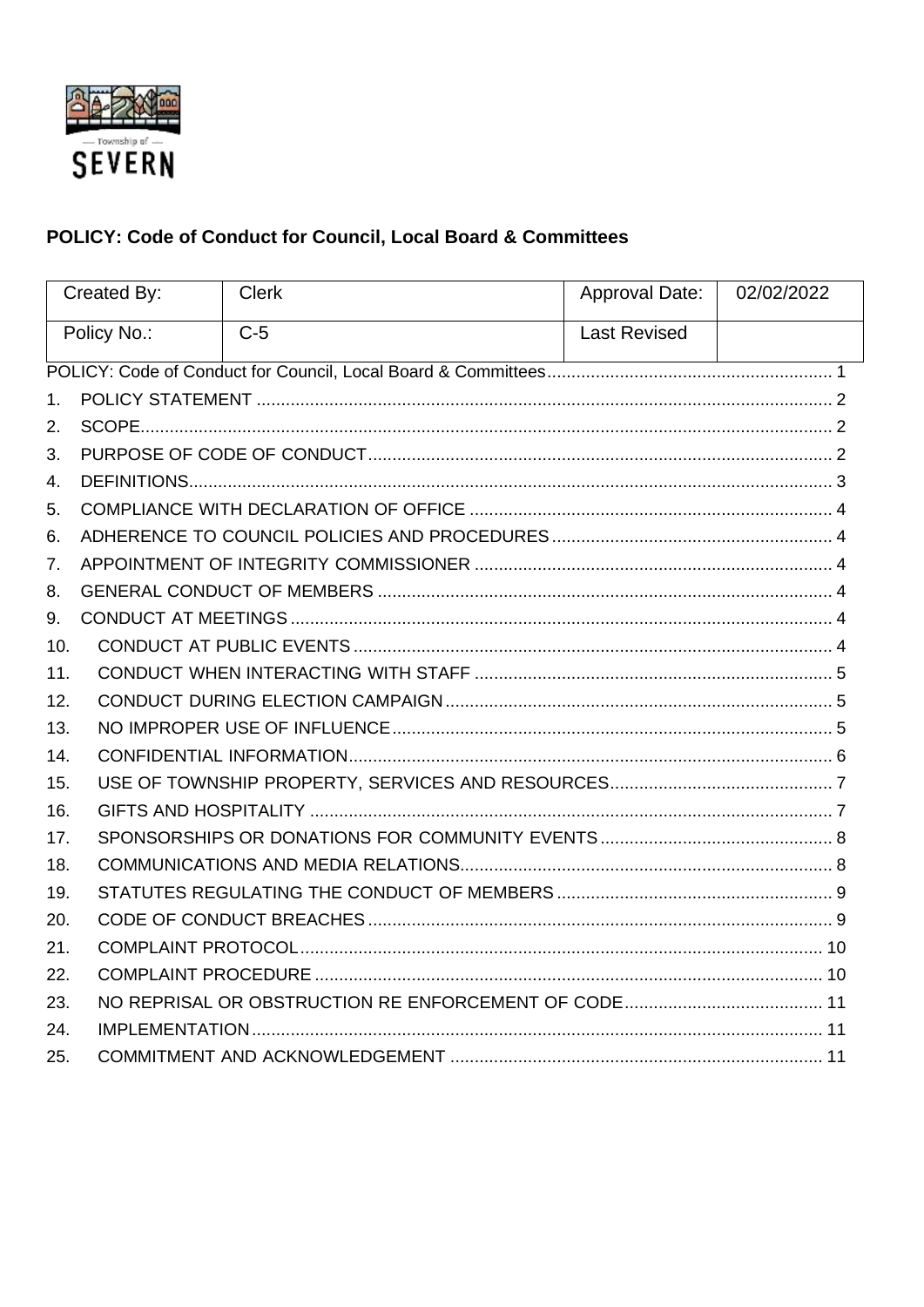# <span id="page-1-0"></span>**1. POLICY STATEMENT**

- 1.1 Members of Council and local boards of the Township of Severn are committed to the discharge of their duties in a respectful and ethical manner. The Code of Conduct for Members of Council and Local Boards is the instrument through which Council will establish and maintain standards for appropriate conduct. Members understand their responsibility to protect and maintain public trust through adherence to established standards.
- 1.2 The quality of municipal administration and governance is best achieved through the establishment of high standards of conduct. The parameters established in this Code of Conduct will ensure that the integrity of the Township of Severn is upheld.
- 1.3 Key principles which underline the intent of this Code of Conduct are that Members:
	- a) must serve and be seen to serve their constituents in a conscientious and diligent manner;
	- b) must be committed to performing their duties with integrity, without improper use of the influence of their office and without conflicts of interest, both pecuniary interests and non-pecuniary interests;
	- c) are expected to perform their duties in office and manage their private affairs in a manner that promotes public confidence and will bear close public scrutiny;
	- d) must recognize and act upon the principle that democracy is best achieved when the operation of government is made as transparent and accountable to members of the public as possible; and
	- e) shall seek to serve the public interest by upholding both the letter and spirit of the laws of Parliament and the Ontario Legislature, as well as the laws and policies adopted by Council.
- 1.4 The statements listed in 1.3 above are key principles that are intended to facilitate an understanding, application and interpretation of the Code of Conduct.

# <span id="page-1-1"></span>**2. SCOPE**

- 2.1 The Code of Conduct for Members of Council and Local Boards applies to:
	- a) each member of Council, in fulfilling their obligation in service to the citizens of the Township of Severn; and
	- b) with necessary modifications, Members of local boards.

# <span id="page-1-2"></span>**3. PURPOSE OF CODE OF CONDUCT**

3.1 Encouraging and preserving the highest standards of conduct by members of Council promotes an environment of integrity appropriate for their fiduciary role. Honesty and integrity are paramount in the fulfillment of the role of elected officials, and as such, this Code of Conduct sets expectations for members and requires them to conduct themselves in a way that generates community trust and confidence, and also enhances the image of the Township of Severn.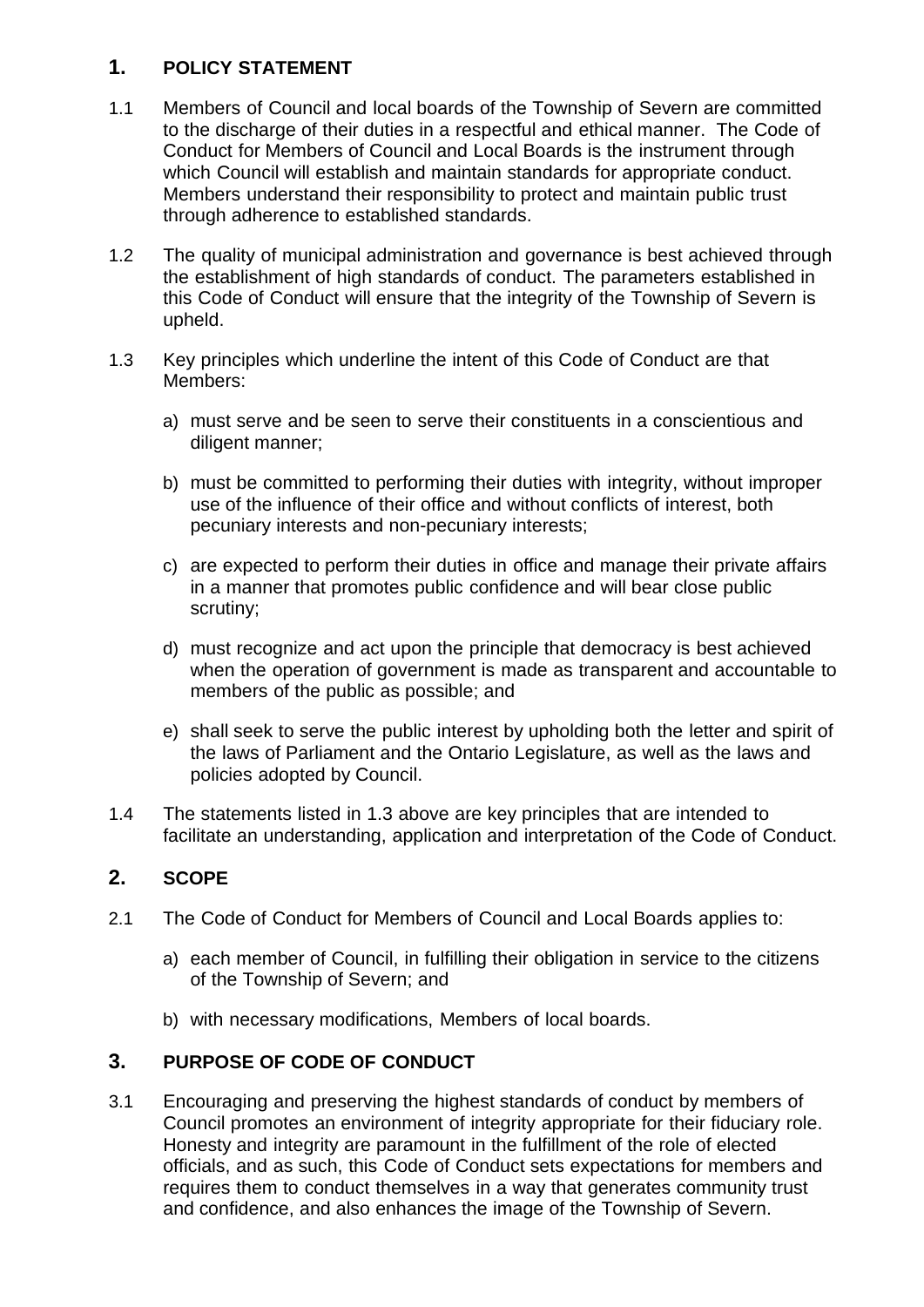- 3.2 The Code of Conduct for Members of Council identifies the Township's expectations of Council members and provides direction with respect to the underlying principles of the Code by reinforcing that:
	- a) decisions are made in an open, accessible, and equitable forum;
	- b) decisions are made through appropriate channels;
	- c) elected office is not used for personal gain;
	- d) interactions between members is respectful and fair, and exemplifies a spirit of goodwill and cooperation; and
	- e) there is a high regard for the integrity of the office.

#### <span id="page-2-0"></span>**4. DEFINITIONS**

- 4.1 In this Code of Conduct:
	- a) "child" means a child born within or outside marriage and includes an adopted child and a person whom a member has demonstrated a settled intention to treat as a child of his or her family;
	- b) "Code of Conduct" means this Code of Conduct for Members of Council and Local Boards;
	- c) "committee" means a Committee of Council established in the Council Procedural By-law.
	- d) "confidential information" includes any information in the possession of, or received in confidence by, the municipality that the municipality is prohibited from disclosing, or has decided to refuse to disclose, under the *Municipal Freedom of Information and Protection of Privacy Act*, or any other law; information of a corporate, commercial, scientific or technical nature received in confidence from third parties; personal information; information that is subject to solicitor-client privilege; information that concerns any confidential matters pertaining to personnel, labor relations, litigation, property acquisition or disposition, the security of the property of the municipality or local board; and any other information lawfully determined by the Council to be confidential, or required to remain or be kept confidential by legislation or order;
	- e) "Council" means the Council of the Township of Severn, inclusive of Mayor and Deputy Mayor;
	- f) "information" includes a record or document;
	- g) "Member" means a member of the Council, committee or a local board, unless the context otherwise requires, including volunteer members;
	- h) "non-pecuniary interest" means a private or personal interest that a Member may have that is non-financial in nature and that would be considered by a reasonable person, apprised of all the circumstances, as being likely to influence the Member's decision in any matter in which the non-pecuniary interest arises, and may include, but is not limited to, an interest that arises from a relationship with a person or entity;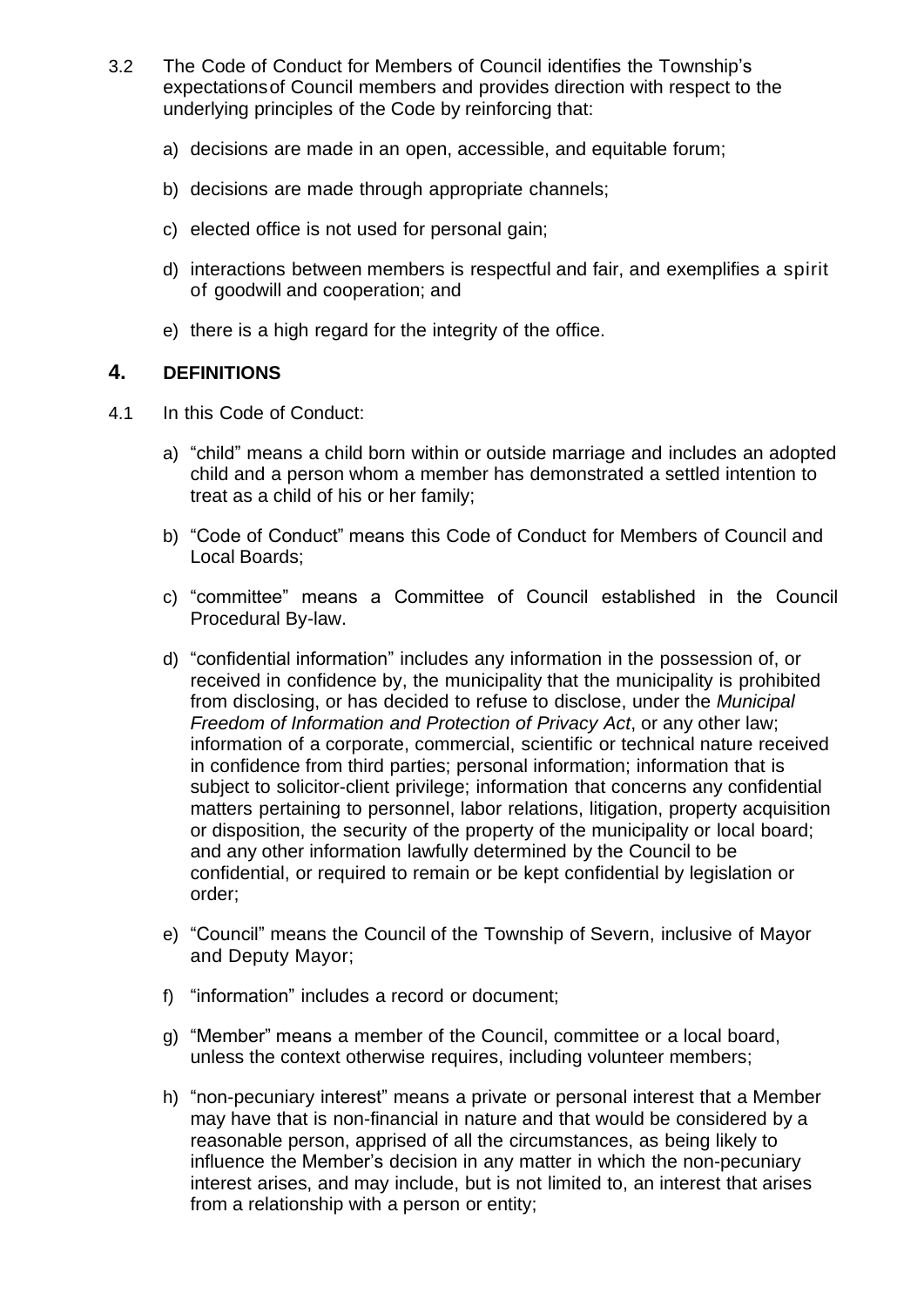- i) "parent" means a person who has demonstrated a settled intention to treat a child as a part of his or her family whether or not that person is the natural parent of the child;
- j) "person" includes a corporation, partnership, association and any other entity, as the context allows; and
- k) "spouse" means a person to whom a person is married or with whom the person is living in a conjugal relationship outside marriage.

# <span id="page-3-0"></span>**5. COMPLIANCE WITH DECLARATION OF OFFICE**

5.1 Council shall act in accordance with their declarations of office (see Appendix "A").

# <span id="page-3-1"></span>**6. ADHERENCE TO COUNCIL POLICIES AND PROCEDURES**

6.1 Every Member shall observe and comply with every provision of this Code of Conduct, as well as all other policies and procedures adopted or established by Council and affecting the Councillor while acting in his or her capacity as a Member.

# <span id="page-3-2"></span>**7. APPOINTMENT OF INTEGRITY COMMISSIONER**

7.1 Council shall appoint an Integrity Commissioner to provide advice to Members and investigate alleged breaches of this Code pursuant to section 223.3 of the *Municipal Act, 2001*.

# <span id="page-3-3"></span>**8. GENERAL CONDUCT OF MEMBERS**

- 8.1 Every Member has the duty and responsibility to treat members of the public, staff, and each other in an appropriately respectful manner, without abuse, bullying or intimidation. Every Member shall take measures to ensure that the municipal work environment is free from discrimination and harassment.
- 8.2 A Member shall not use indecent, abusive or insulting words or expressions toward any other member, any member of staff, or any member of the public.
- 8.3 A Member shall not speak in a manner that is discriminatory to any individual, based on that person's race, ancestry, place of origin, creed, gender, sexual orientation, age, colour, marital status, or disability.

# <span id="page-3-4"></span>**9. CONDUCT AT MEETINGS**

9.1 Every Member shall conduct himself or herself in an appropriate and civil manner at Council, committee and other meetings, pursuant to the Council Procedural By-law, this Code of Conduct, and other applicable law.

# <span id="page-3-5"></span>**10. CONDUCT AT PUBLIC EVENTS**

10.1 Members are occasionally requested to make public presentations outside of meetings or attend public events as representatives of the Township of Severn. As such, every Members shall conduct themselves with dignity and decorum, in a manner befitting public expectation.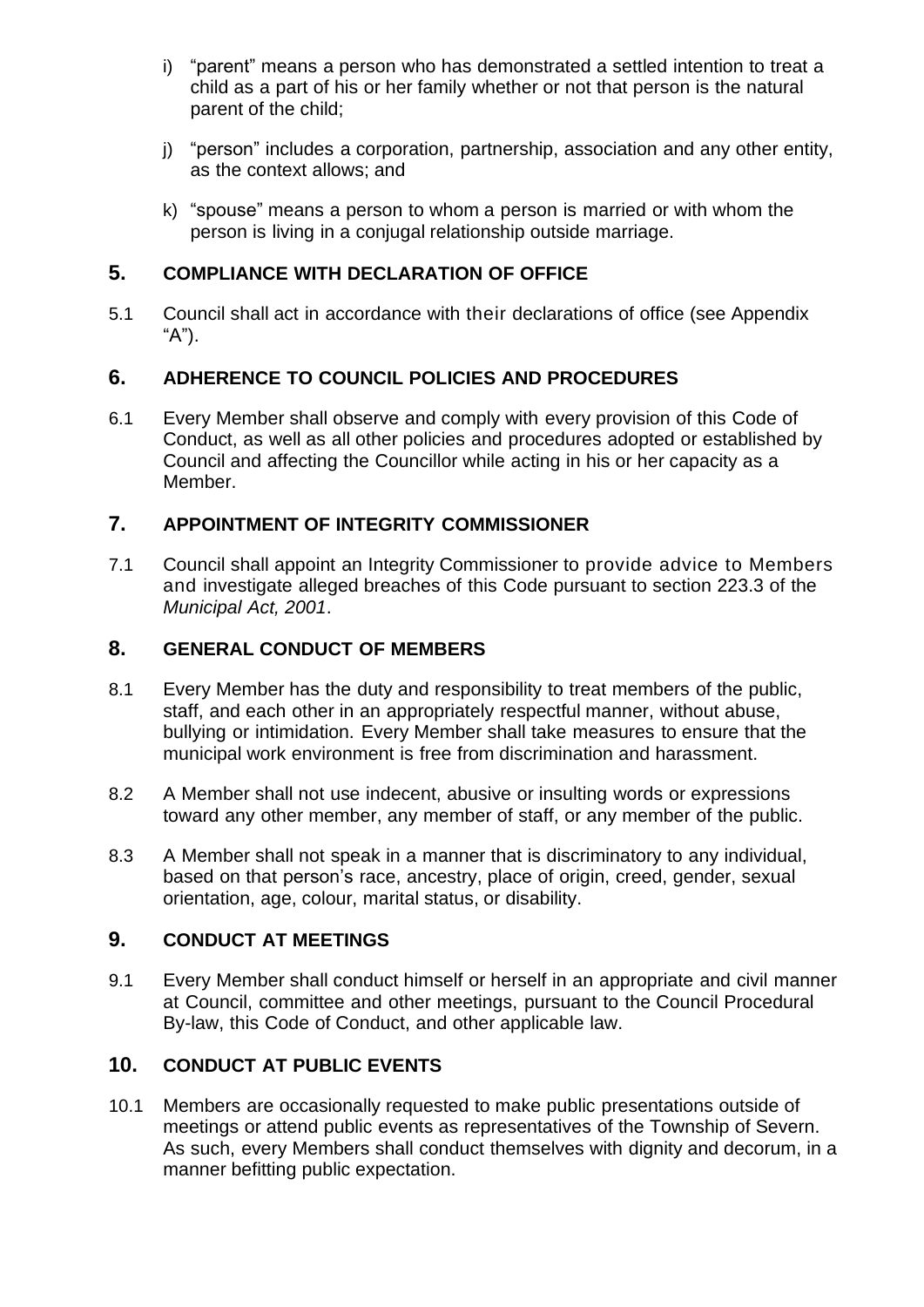# <span id="page-4-0"></span>**11. CONDUCT WHEN INTERACTING WITH STAFF**

- 11.1 Every Member shall be respectful of the working relationships and reporting responsibilities between staff members. Municipal staff work under the direction of the Chief Administrative Officer and are required to carry out the decisions of Council or Committees in service of the municipal corporation as a whole. Municipal staff are also required to advise Members on legislative and administrative policy with political neutrality and objectivity and without undue influence from any individual Members or any faction of the Council.
- 11.2 Members shall abide by the Council-Staff Relations Policy.
- 11.3 No Member shall maliciously or falsely injure or impugn the professional or ethical reputation of any member of staff. Every Member shall show respect for staff, and for their professional capacities and responsibilities.
- 11.4 No Member shall use indecent, abusive or insulting words or expressions toward any other Member, any member of staff or any member of the public, either directly or by innuendo.
- 11.5 No Member shall compel any member of staff to engage in partisan political activities or subject any member of staff to threat or discrimination for refusing to engage in any such activity.
- 11.6 No Member shall use or attempt to further his or her authority or influence by intimidating, threatening, coercing, commanding or influencing improperly any staff member or interfering with the person's duties, including the duty to disclose improper activity.

# <span id="page-4-1"></span>**12. CONDUCT DURING ELECTION CAMPAIGN**

- 12.1 Every Member shall comply with all applicable requirements of the *Municipal Elections Act, 1996*. No Member shall use confidential information, facilities, equipment, supplies, services or other resources of the municipality, including any Councillor newsletter or website linked through the municipality's website, for any election campaign or campaign-related activity (see also Section 15). No Member shall undertake campaign-related activities on Township property unless authorized by the municipality. No Member shall use the services of any person for election-related purposes during hours in which that person receives any compensation from the municipality.
- 12.2 Every Member shall comply with the Use of Municipal Resources Municipal Elections Policy.

# <span id="page-4-2"></span>**13. NO IMPROPER USE OF INFLUENCE**

- 13.1 No Member shall use the influence of his or her office for any purpose other than for the lawful exercise of his or her official duties and for municipal purposes.
- 13.2 No Member shall use his or her office or position to influence or attempt to influence the decision of any other person, for the Member's private advantage or that of the Member's parent, child, spouse, staff member, friend or associate, business or otherwise.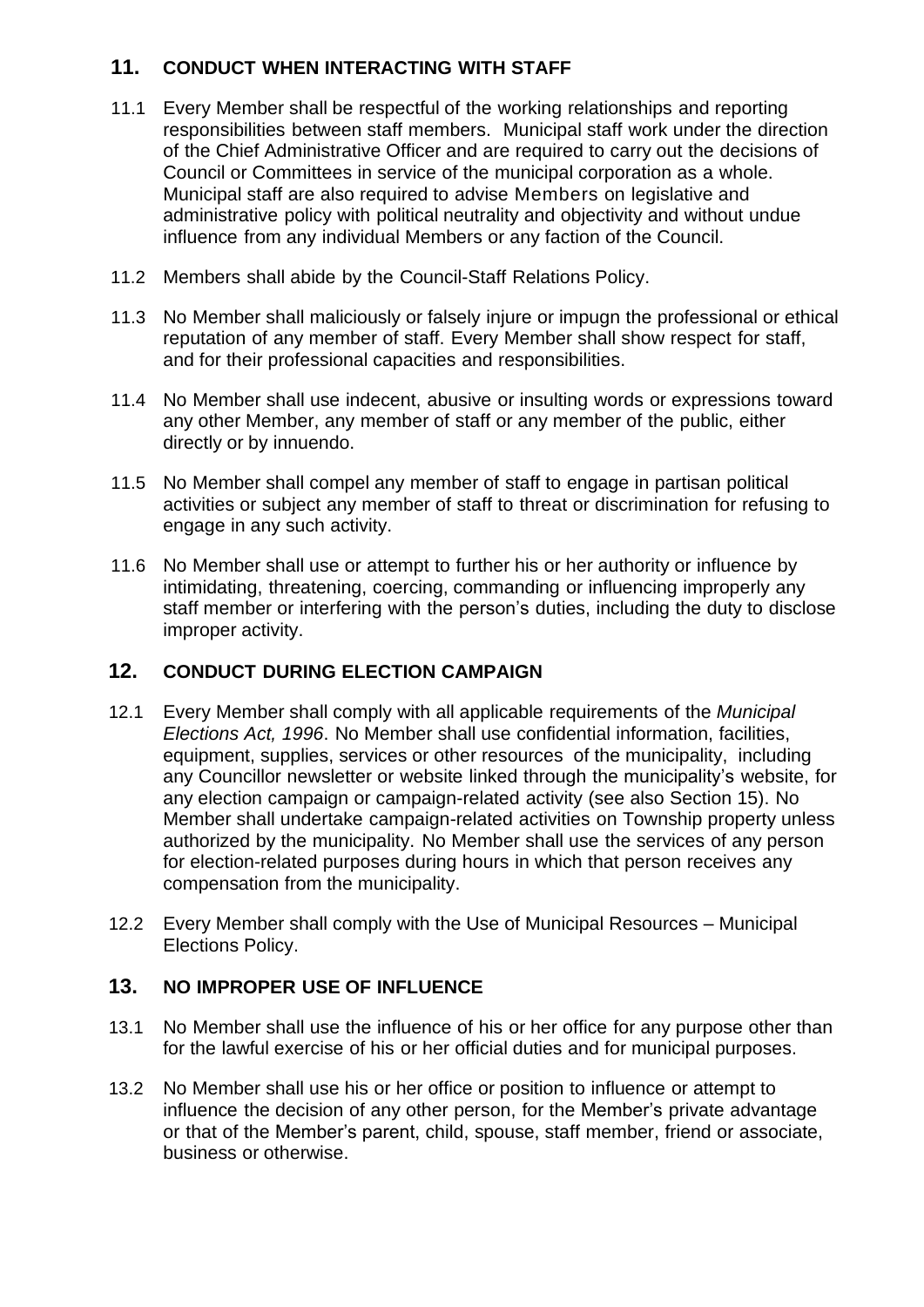- 13.3 No Member shall attempt to secure preferential treatment beyond activities in which Members normally engage on behalf of their constituents as part of their official duties.
- 13.4 No Member shall hold out the prospect or promise of future advantage through the Member's supposed influence within Council, in return for any action or inaction.
- 13.5 For the purposes of this provision, "private advantage" does not include a matter that:
	- a) is of general application;
	- b) affects a Member, his or her parents, children or spouse, staff members, friends or associates, business or otherwise, as one of a broad class of persons; or
	- c) concerns the remuneration or benefits of a Member.
- 13.6 This provision does not prevent a Member from requesting that council grant a lawful exemption from a policy.

## <span id="page-5-0"></span>**14. CONFIDENTIAL INFORMATION**

- 14.1 No Member shall disclose, release or publish by any means to any person or to the public any confidential information, in any form, except when required or authorized by Council or otherwise by law to do so.
- 14.2 Any matter and information pertaining to that matter which has been discussed or debated at a meeting which has been closed to the public, shall remain confidential unless, and until such time as Council, a judicial order, or other legislation authorizes its release.
- 14.3 A Member may disclose the content of any matter which has been discussed or debated at a closed meeting only after Council has discussed or otherwise released the information to the public.
- 14.4 No Member shall use confidential information for personal or private gain or benefit, or for the personal or private gain or benefit of any other person or body. Without limiting the generality of the foregoing, no Member shall, without lawful authority, disclose, or make personal use of, any of the following types of confidential information:
	- a) information concerning litigation, negotiation or personnel matters;
	- b) information which infringes on the rights of any person, such as publication of the identity of a complainant when such information was given in confidence;
	- c) information such as price schedules on a contract, tender or other proposal while the document remains confidential;
	- d) information deemed to be "personal information" under the *MunicipalFreedom of Information and Protection of Privacy Act*; and
	- e) any other information or statistical data required by law to remain confidential.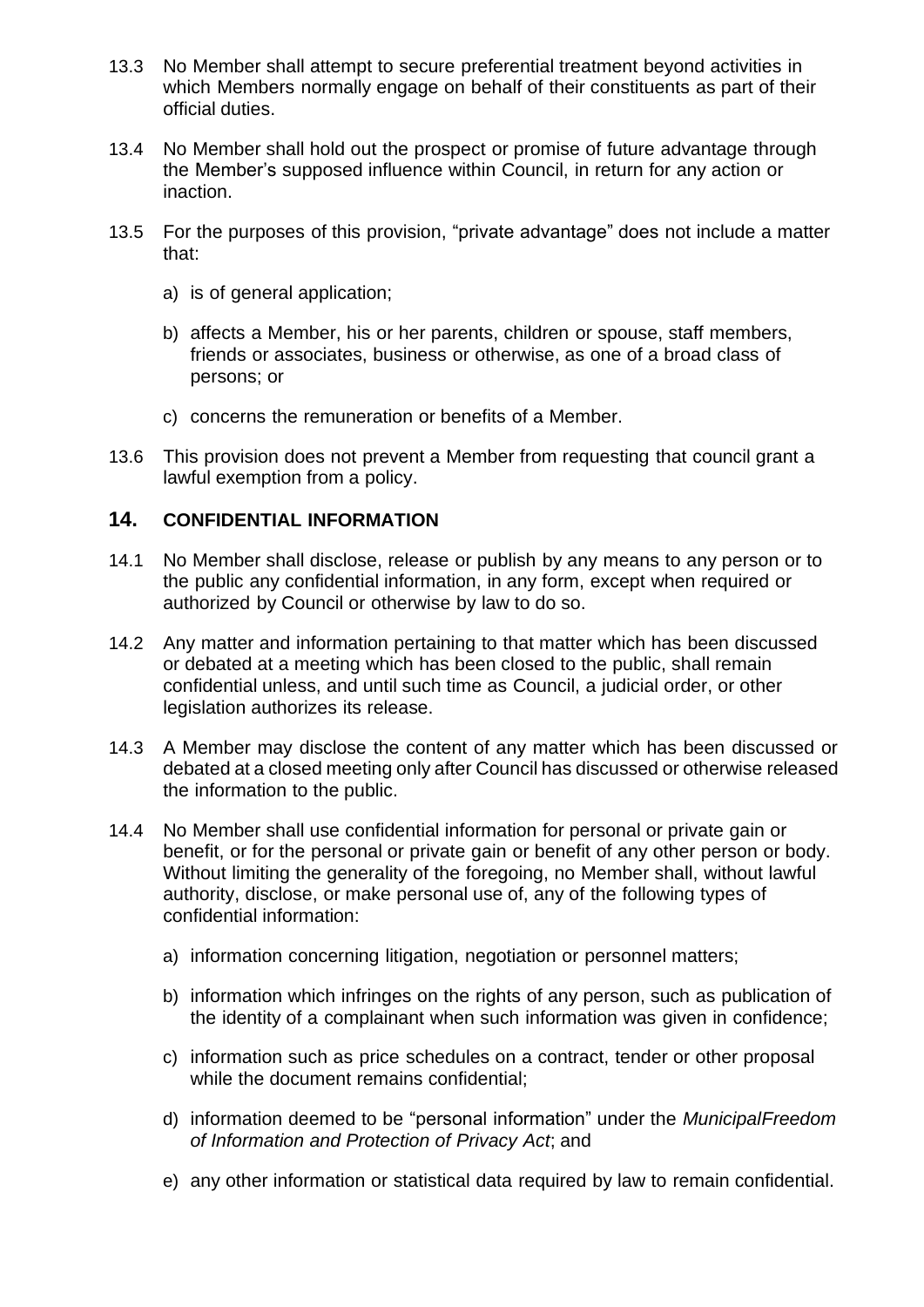14.5 No Member shall obtain access, or attempt to gain access, to confidential information in the custody of the municipality except to the extent thatsuch access is necessary for the performance of his or her duties and such access is not prohibited by Council or otherwise by law.

# <span id="page-6-0"></span>**15. USE OF TOWNSHIP PROPERTY, SERVICES AND RESOURCES**

- 15.1 No Member shall use, or permit the use of, municipal land, facilities, equipment, supplies, services, staff or other resource(s), including any municipally-owned information, website, or funds allocated for any purpose or activity other than the lawful business of the municipal corporation.
- 15.2 No Member shall seek or acquire any personal financial gain from the use or sale of confidential information, or of any municipally-owned intellectual property including any invention, creative writing or drawing, computer program, technical innovation, or any other information or item capable of being patented or copyrighted, or which property remains exclusively that of the municipality.

# <span id="page-6-1"></span>**16. GIFTS AND HOSPITALITY**

- 16.1 For the purposes of this Code, a gift or extension of hospitality with the Member's knowledge, to a Member's spouse, child or parent, or to his or her staff, that is connected directly or indirectly to the performance of the Member's duties is deemed to be a gift or extension of hospitality to that Member.
- 16.2 No Member shall accept a fee, advance, gift or offer of hospitality that is connected directly or indirectly with the performance of his or her duties of office, unless permitted under one or more of the exceptions listed in this Section.
- 16.3 Each of the following is recognized as an exception:
	- a) compensation or benefit authorized by law or by Council resolution;
	- b) a gift or hospitality of the kind that normally accompanies the responsibilitiesof office and is received as an incident of protocol or social obligation;
	- c) a political contribution otherwise authorized and reported as required by law,in the case of a member running for office;
	- d) services provided without compensation by a person volunteering his or her time;
	- e) a suitable memento of a function honouring the member;
	- f) food, lodging, transportation or entertainment lawfully provided by any Provincial, Regional or local government or board or political subdivisions of any of them, by the Federal government, a foreign government, or by those organizing a conference, seminar or event where the member is speaking or attending in an official capacity;
	- g) food and beverages consumed at a banquet, reception or similar event, if:
		- i. attendance by the member is or a legitimate municipal purpose,
		- ii. the person extending the invitation, or a representative of theorganization holding the event, is in attendance, and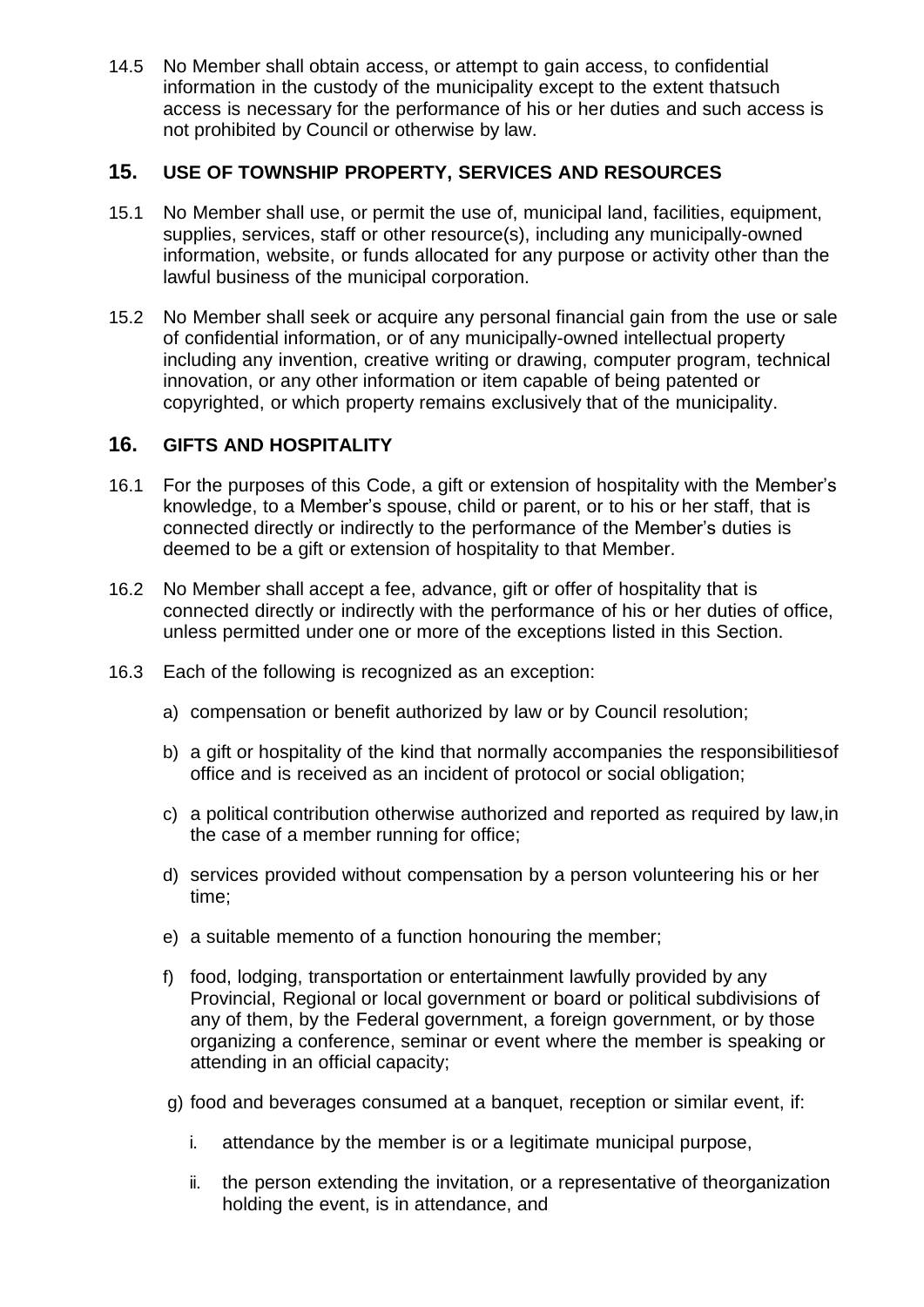- iii. the value is reasonable and the invitation infrequent;
- h) communications to the office of a member, including subscriptions to newspapers and periodicals.
- 16.4 In the case of any of the recognized exceptions listed under 17.3 (b), (e), (f), and (h), if the value of the gift or hospitality exceeds \$75.00, or the total value of gifts or hospitality from one source exceeds \$150.00 per calendar year, the Member shall file, by March 31 for the previous year, a disclosure statement with the municipality, as prescribed by the Integrity Commissioner (see Appendix "B").
- 16.5 Every disclosure statement filed under this Code shall be made a public record.
- 16.6 Upon receiving a disclosure statement, the Integrity Commissioner shall examine it to ascertain whether the receipt of the gift or hospitality might, in his or her opinion, constitute a contravention of this Code or create a conflict between a private interest and the public duty or responsibilities of the Member.
- 16.7 In the event that the Integrity Commissioner makes such a determination, he or she shall call upon the member to justify receipt of the gift or hospitality.
- 16.8 Should the Integrity Commissioner determine that receipt of any gift or hospitality was inappropriate, he or she may direct the member to return the gift, reimburse the donor for the value of any gift or hospitality already consumed, forfeit the gift or remit the value of any gift or hospitality already consumed, to the municipality.
- 16.9 Except in the case of exceptions listed under 17.3 (a), (c), and (f), no Member shall accept a gift or hospitality worth in excess of \$200.00, or gifts or hospitality from one source during a calendar year which together are worth in excess of \$300.00.

#### <span id="page-7-0"></span>**17. SPONSORSHIPS OR DONATIONS FOR COMMUNITY EVENTS**

- 17.1 Selling tickets for a community event is not considered solicitation for the purposes of this Policy.
- 17.2 Members shall, by March 31 for the previous year, including a municipal election year, provide a financial disclosure form to the Integrity Commissioner, listing the sponsorships and donations for each community event for which the Member solicited such sponsorships or donations in excess of \$1000 for a Member solicited sponsorship or donation from in excess of \$500 per individual or corporation. That form shall be a public record.
- 17.3 Sponsorships or donations on behalf of the Corporation of the Township of Severn shall be undertaken in accordance with the Grants Request Policy,as amended.

#### <span id="page-7-1"></span>**18. COMMUNICATIONS AND MEDIA RELATIONS**

18.1 Official information relating to decisions and resolutions of Council shall normally be communicated to the media and the community through the Communications Officer, and official correspondence shall be sent by the Township Clerk or Chief Administrative Officer.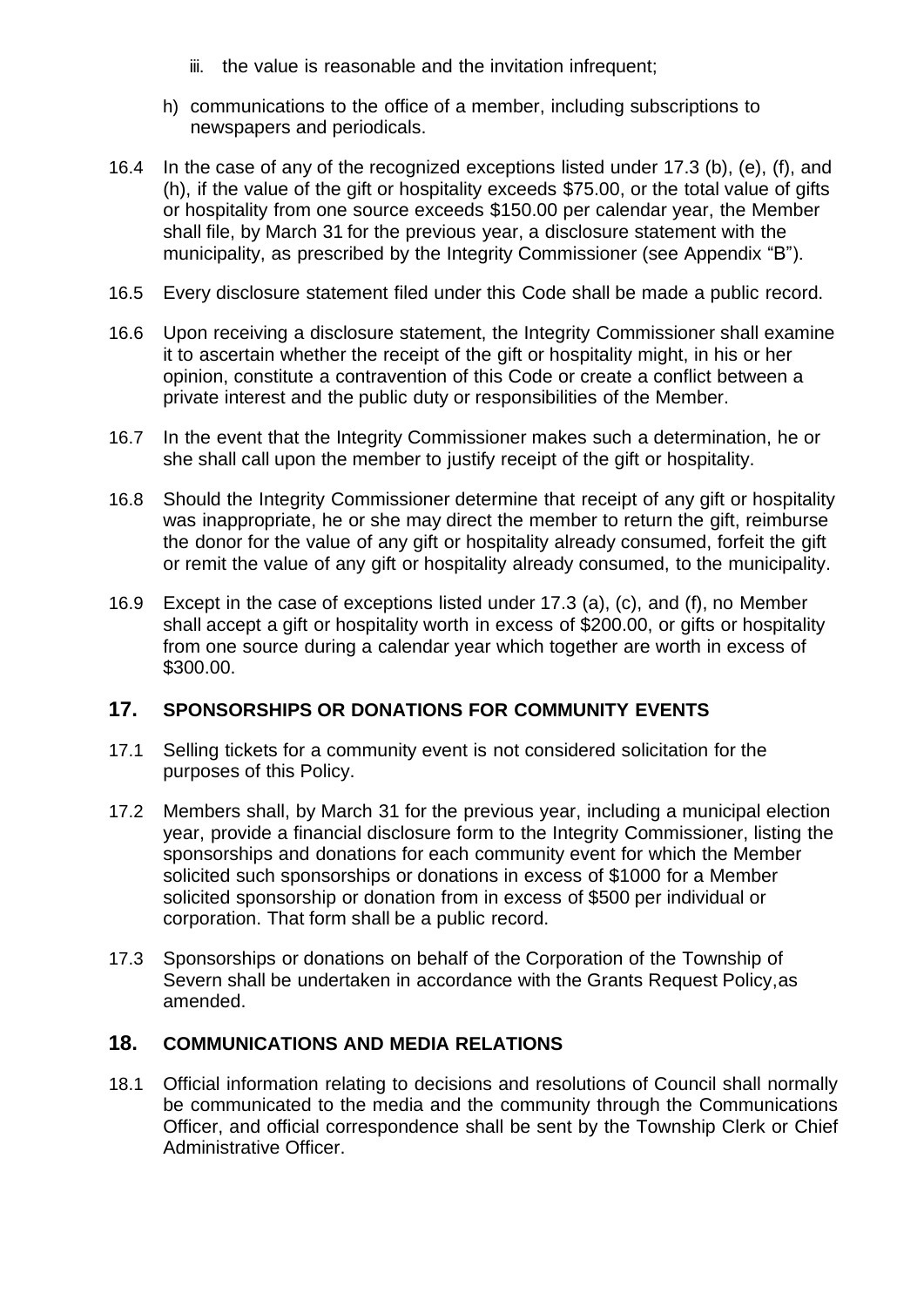- 18.2 In some instances, Members may be requested to comment on policy, procedure and decisions of Council. In those instances, the information shall be conveyed openly and accurately, unless confidentiality regulations apply.
- 18.3 When making statements to the media or the public, Members shall remain focused on issues, avoiding statements which provoke or challenge another Member, or which might damage the reputation of another Member.
- 18.4 Members shall not make accusatory statements or lay blame. In the event that a Council decision has not unfolded the way it was intended, the information shall be communicated to the public in a forthright manner which identifies the problemand the corrective action.
- 18.5 Members shall accurately and adequately communicate the attitudes and decisions of the Township of Severn Council or local board, even if they don't agree with a decision reached on a particular matter showing respect for the democratic process and showing sense of teamwork within the membership.
- 18.6 Nothing in this section is intended to prevent a Member from outlining their rationale for voting in a particular manner, which may have been contrary to the final decision.

# <span id="page-8-0"></span>**19. STATUTES REGULATING THE CONDUCT OF MEMBERS**

- 19.1 In addition to this Code of Conduct, the following Ontario legislation also governs the conduct of Members:
	- *Municipal Act, 2001*
	- *Municipal Conflict of Interest Act*
	- *Municipal Elections Act, 1996*
	- *Municipal Freedom of Information and Protection of Privacy Act*
	- *Occupational Health and Safety Act*
- 19.2 The *Criminal Code* of Canada also governs the conduct of Members.
- 19.3 Members may become disqualified and lose their seat by operation of law, including being convicted of an offence under the *Criminal Code* of Canada or being found to have failed to comply with the *Municipal Conflict of Interest Act*, whether or not the conduct in question involves contravention of this Code of Conduct.
- 19.4 In the case of any inconsistency between this Code and a Federal or Provincial statute or regulation, the statute or regulation shall prevail.

# <span id="page-8-1"></span>**20. CODE OF CONDUCT BREACHES**

- 20.1 Where Council receives a report by its Integrity Commissioner that, in their opinion, there has been a violation of the Code of Conduct, Council may impose upon the offending Member either of the following:
	- a) a reprimand;
	- b) suspension of the remuneration paid to the member in respect of his or her services as a member of Council for a period of up to 90 days.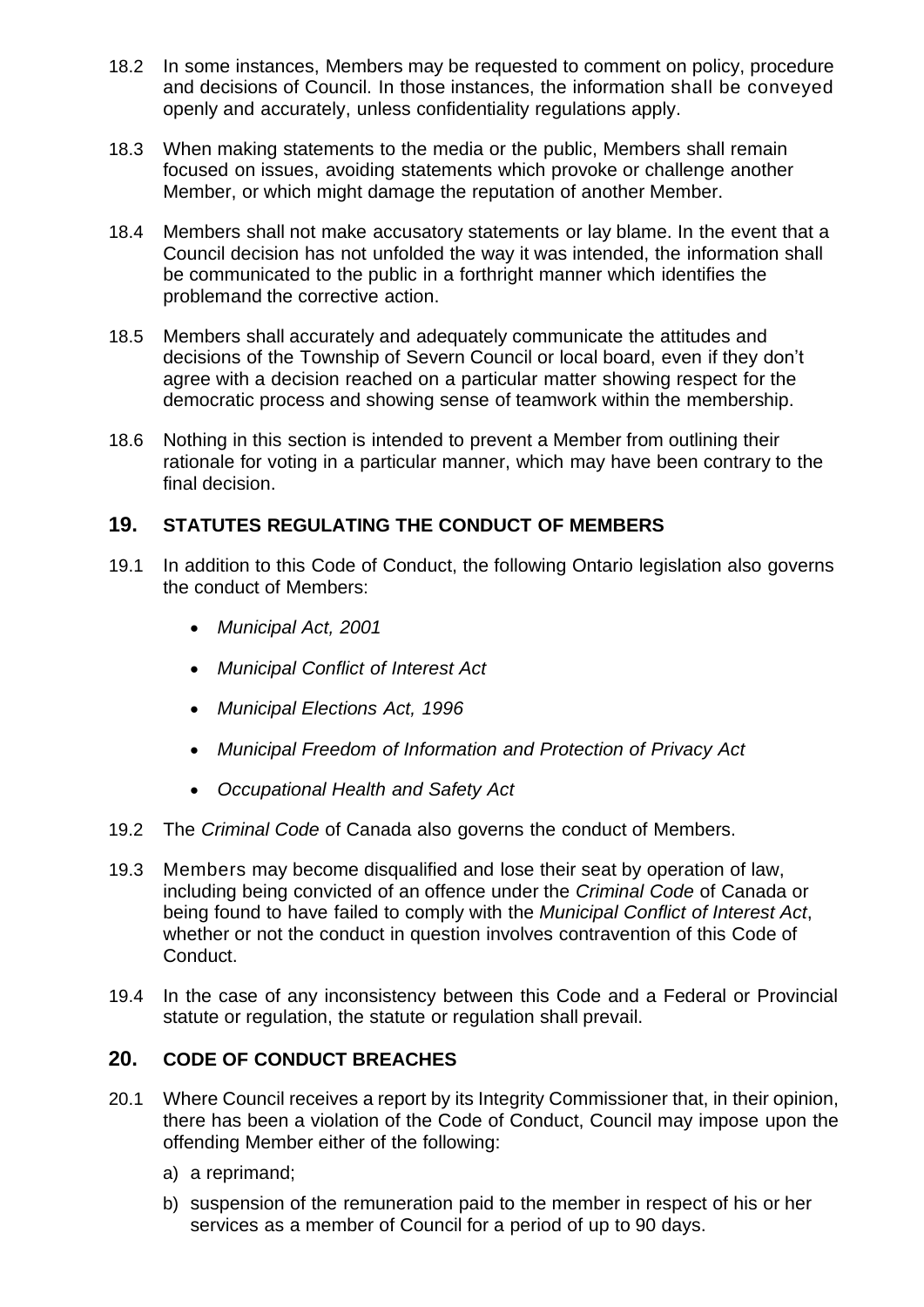- 20.2 Council may, on the basis of a recommendation from the Integrity Commissioner, and in addition to the items set out in 20.1, also take any or all of the following corrective or remedial actions, and require that the Member:
	- a) provide a written or verbal apology;
	- b) return property or make reimbursement of its value or of money spent;
	- c) be removed from or not be appointed to the membership on a committee of Council;
	- d) be removed from or not be appointed as chair of a committee of Council; and
	- e) comply with any other remedial or corrective action or measure deemed appropriate by the Integrity Commissioner.

## <span id="page-9-0"></span>**21. COMPLAINT PROTOCOL**

21.1 Any individual, organization, employee, Member, Council as a whole, or member of the public who has reasonable grounds to believe that a Member has breached this Code, may proceed with a complaint and request an inquiry. Complaints **must be submitted within 6 months** after the alleged violation occurred or submission of the relevant disclosure documentation. No action will be taken on a complaint received beyond this deadline.

Note: If the violation resulting in a complaint is part of a pattern of violation under the Code, the Integrity Commissioner may give consideration to past violations within a 'reasonable time period' with the 'reasonable time period' determined at the sole discretion of the Integrity Commissioner.

- 21.2 The Integrity Commissioner shall not accept a request relating to section 5, 5.1 or 5.2 of the *Municipal Conflict of Interest Act* except in accordance with the requirements of subsections 8(2)-(6) of that statute and section 223.4.1 of the *Municipal Act, 2001*.
- 21.3 Notwithstanding any other provision of this Complaint Protocol, no complaint may be filed with the Integrity Commissioner, no report shall be made by the Integrity Commissioner to Council during the period of time starting on nomination day for a regular municipal election year, as set out in section 31 of the *Municipal Elections Act, 1996* and ending on the voting day in a regular election as set out in section 5 of the *Municipal Elections Act, 1996*.
	- a) If the Integrity Commissioner has received a complaint and has commenced an inquiry but has not completed the inquiry before nomination day in a regular municipal election year, the Integrity Commissioner shall terminate the inquiry on nomination day but may commence an inquiry in respect of the same complaint if within six (6) weeks after the voting day in a regular municipal election the individual who made the request makes a written request to the Integrity Commissioner in accordance with subsection 223.4(8) of the *Municipal Act, 2001*.

# <span id="page-9-1"></span>**22. COMPLAINT PROCEDURE**

22.1 A request for an inquiry into an alleged breach shall be made in writing to the Integrity Commissioner for the Township of Severn, setting out the name of the Member who breached the Code of Conduct, the date of the alleged breach, and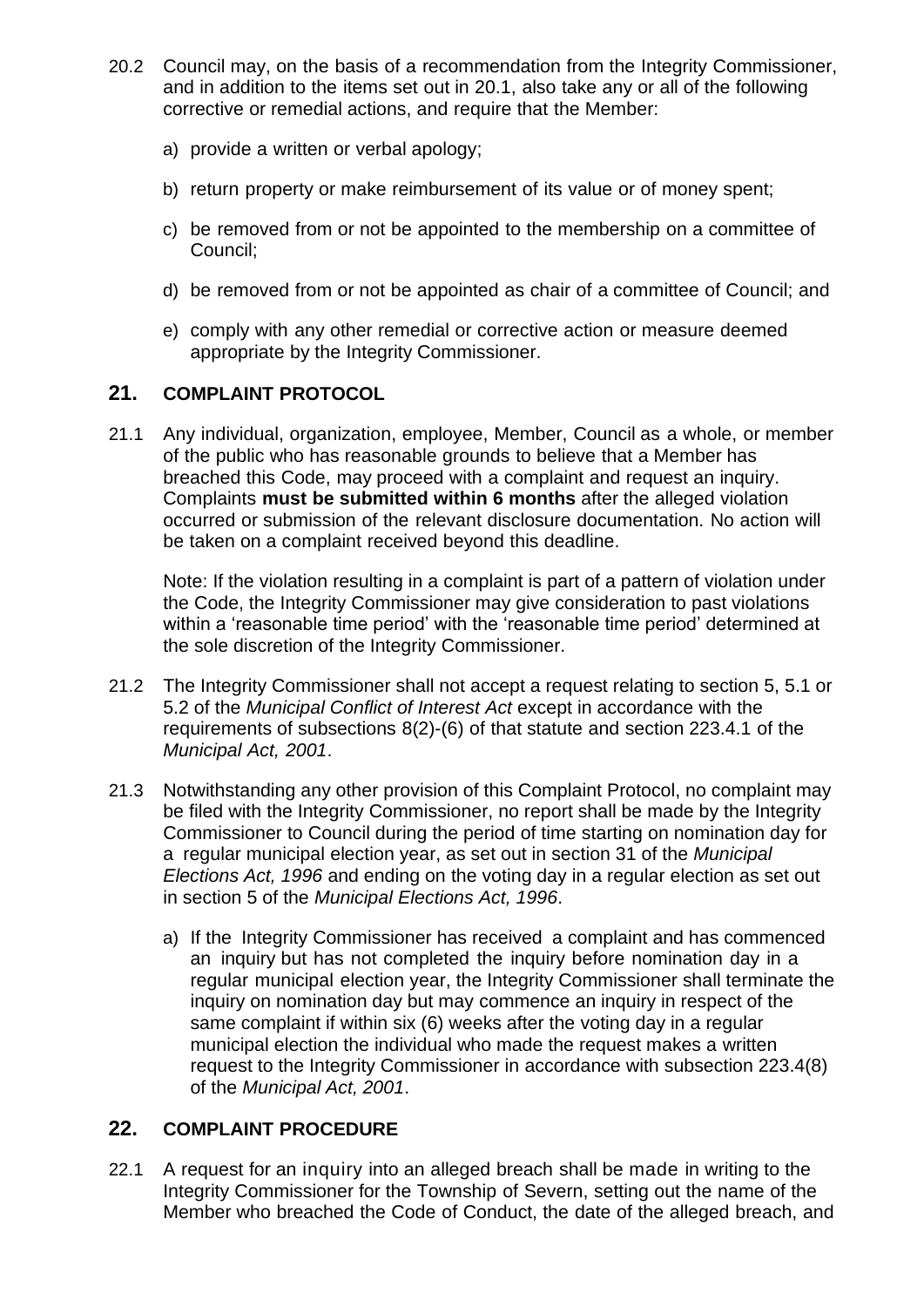a description of how the Code was violated, using the complaint protocol and forms attached as Appendix "C".

22.2 The Integrity Commissioner for the Township of Severn will commence an independent inquiry and provide a written report to Council. The Integrity Commissioner and every person acting under the instructions of the Commissioner shall preserve secrecy with respect to all matters that come to his or her knowledge in the course of his or her duties under the Act.

# <span id="page-10-0"></span>**23. NO REPRISAL OR OBSTRUCTION RE ENFORCEMENT OF CODE**

23.1 Every Member must respect the integrity of the Code of Conduct and inquiries and investigations conducted under it and shall co-operate in every way possible in securing compliance with its application and enforcement. Any reprisal or threat of reprisal against a complainant or any other person for providing relevant information to the Integrity Commissioner or any other person is prohibited. It is also a violation of the Code of Conduct to obstruct the Integrity Commissioner, or any other municipal official involved in applying or furthering the objectives or requirements of this Code, in the carrying out of such responsibilities, or pursuing any such objective.

# <span id="page-10-1"></span>**24. IMPLEMENTATION**

- 24.1 At the outset of each term of Council, members shall receive a copy of the Code.
- 24.2 Code of Conduct training shall comprise a portion of the new Council orientation program.
- 24.3 Council members are expected to formally and informally review their adherence to the provisions of the Code on a regular basis or when requested by Council.
- 24.4 Clerk Services will provide candidates running for a position on Council with a copy of this Policy when they submit their nomination package.

# <span id="page-10-2"></span>**25. COMMITMENT AND ACKNOWLEDGEMENT**

Two Copies of the Code of Conduct are to be acknowledged; one copy to be retained by the Clerk, and one copy to be provided to the member of Council.

e sample to abide by the requirement of this Code of Conduct in the discharge of my duties as an elected official.

I acknowledge that I have read and accept the expectations and responsibilities outlinedin this Code of Conduct. I will act with honesty and integrity and conduct myself in a manner which generates public trust and confidence and enhances the image of the Township of Severn.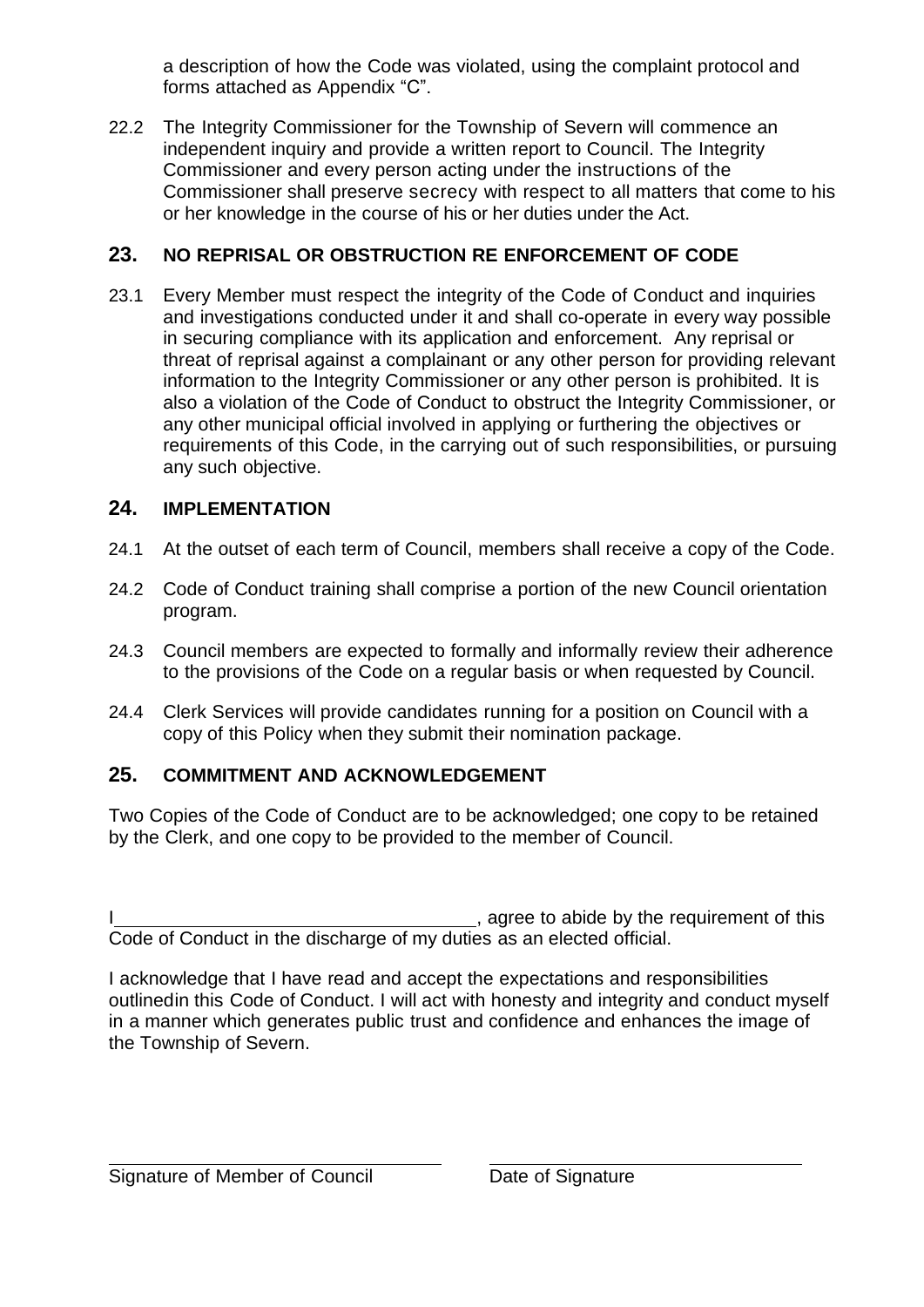

## **DECLARATION OF OFFICE (Section 232 of the** *Municipal Act, 2001)*

I, **xxx(name),** having been elected as **xxxx(position)** in the municipality of **The**

**Corporation of the Township of Severn,** do solemnly promise and declare that:

- 1. I will truly, faithfully and impartially exercise this office to the best of my knowledge and ability.
- 2. I have not received and will not receive any payment or reward, or promise thereof, for the exercise of this office in a biased, corrupt or in any other improper manner.
- 3. I will disclose any pecuniary interest, direct or indirect, in accordance with the

*Municipal Conflict of Interest Act*.

4. I will be faithful and bear true allegiance to Her Majesty Queen Elizabeth the Second (or the reigning sovereign for the time being).

And I make this solemn promise and declaration conscientiously believing it to be trueand knowing that it is of the same force and effect as if made under oath.

**Declared before me at the Township of Severn, County of Simcoe,this \_ day of \_, .**

**(name), (postion)**

**Alison Gray, Clerk Commissioner for taking Affidavits**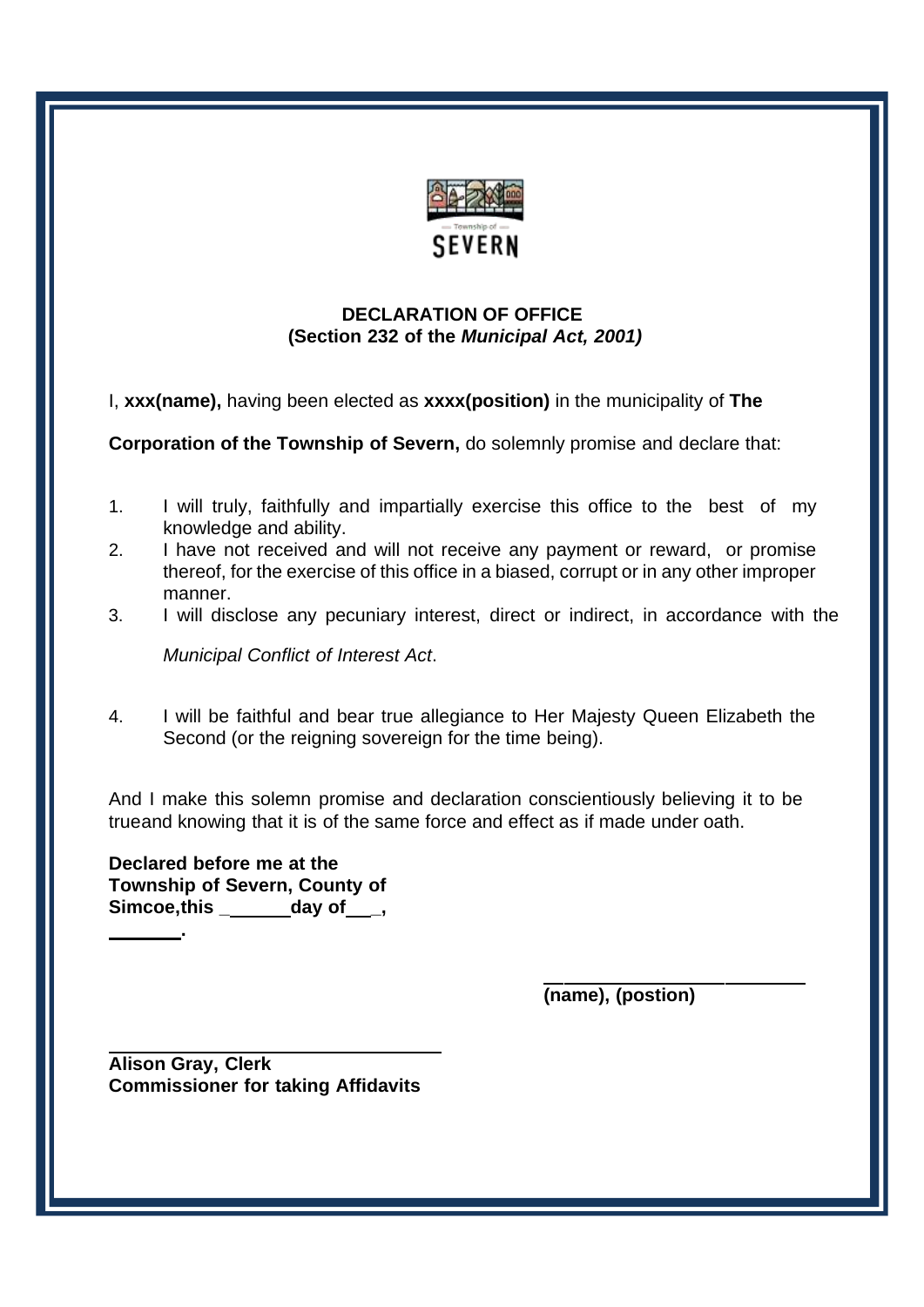# **APPENDIX "B" TO CODE OF CONDUCT FOR MEMBERS OF COUNCIL & LOCAL BOARDSCP.01-13-02 September 17, 2014**

**DISCLOSURE STATEMENT FOR GIFTS OR HOSPITALITY**

(To be used pursuant to Section 16)

Recipient's Name: We have a state of the state of the state of the state of the state of the state of the state of the state of the state of the state of the state of the state of the state of the state of the state of the Item Received or Nature of Hospitality: Received From: 2008 and 2008 and 2008 and 2008 and 2008 and 2008 and 2008 and 2008 and 2008 and 2008 and 2008 and 2008 and 2008 and 2008 and 2008 and 2008 and 2008 and 2008 and 2008 and 2008 and 2008 and 2008 and 2008 and Date of Receipt: Value or Estimate of Item: Please describe the circumstances under which the Item or Hospitality was received: Please describe your intentions with respect to the Item or Hospitality: Do you anticipate transferring the gift or hospitality described above to the municipality? Yes, immediately \_\_\_\_\_Yes, eventually \_\_\_\_\_No \_\_\_\_\_ Recipient's Signature Date Date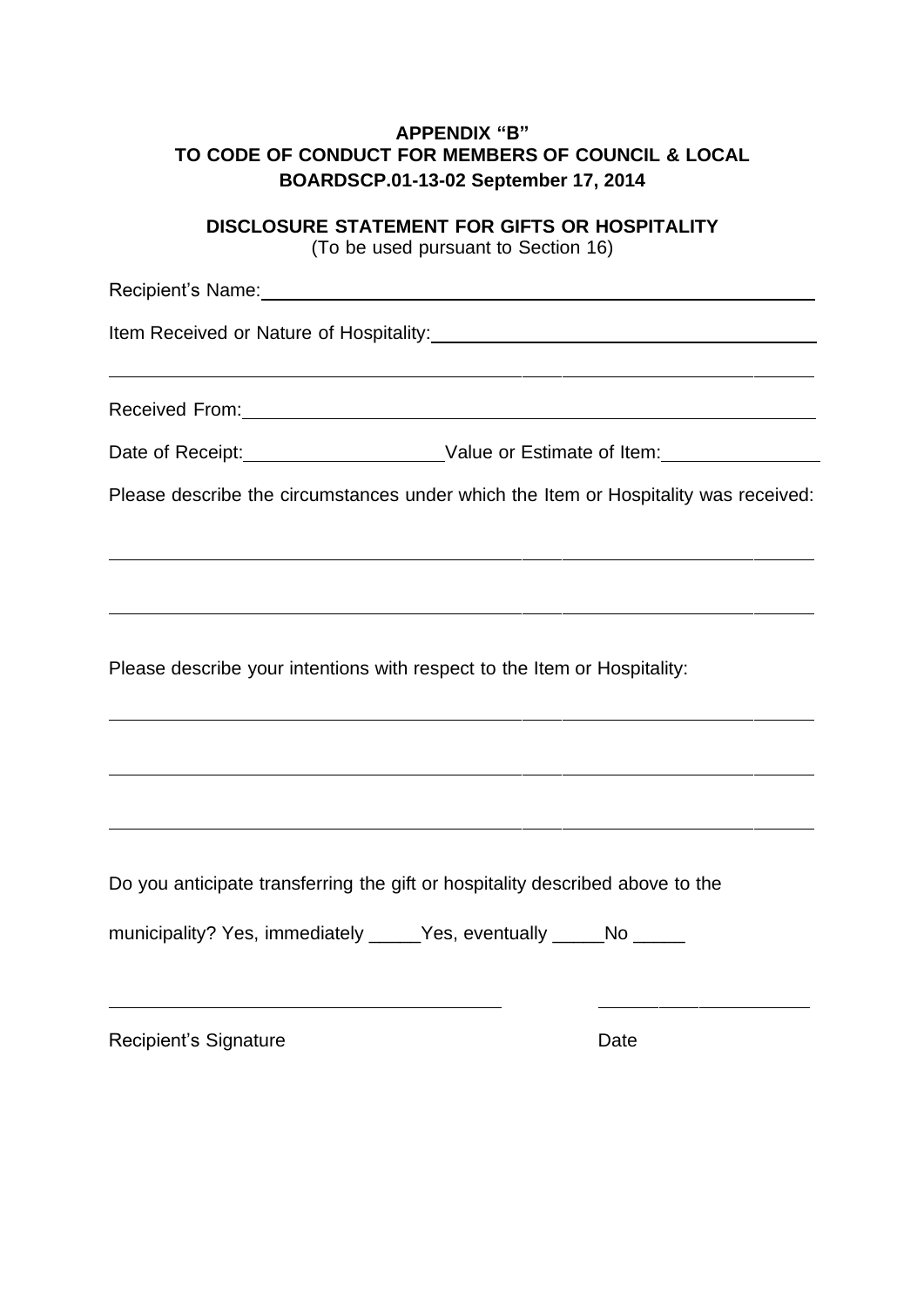#### - 14 - **APPENDIX "C" COMPLAINT PROTOCOL**

## **PART A - INFORMAL COMPLAINT PROCEDURE**

- 1. Any individual who identifies or witnesses behaviour or activity by a Member that they believe contravenes the Code of Conduct may seek to address the prohibited behaviour or activity themselves in the following manner by following the Informal Complaint Procedure:
	- (a) document the incident(s) where the Member may have contravened the Code of Conduct including dates, times, locations, other persons present, and any other relevant information;
	- (b) advise a third party about the concerns regarding the Member's actions;
	- (c) advise the Member that the behaviour or activity appears to contravene the Code of Conduct;
	- (d) identify to the Member the specific provision(s) of the Code of Conduct that may have been contravened;
	- (e) encourage the Member to acknowledge and agree to stop the prohibited behaviouror activity and to undertake to refrain from future occurrences of the prohibited behaviour or activity;
	- (f) request the Integrity Commissioner to assist in informal discussion of the alleged complaint with the Member in an attempt to settle or resolve the issue;
	- (g) if applicable:
		- (i) confirm to the Member that his or her response is satisfactory, or
		- (ii) advise the Member that his or her response is unsatisfactory;
	- (h) consider the need to pursue the matter in accordance with the Formal Complaint Procedure set out in Part B, or in accordance with any other applicable judicial or quasi-judicial process or complaint procedure.
- 2. Individuals are strongly encouraged to pursue the Informal Complaint Procedure as the first means of remedying behaviour or activity of a Member that they believe violates the Code of Conduct.
- 3. With the consent of both the complaining individual and the Member, the Integrity Commissioner may participate in any informal process. The parties involved are encouraged to take advantage of the Integrity Commissioner's potential role as a mediator/conciliator on issues relating to a complaint.
- 4. The Informal Complaint Procedure is not a precondition or a prerequisite to pursuing the Formal Complaint Procedure related to the Code of Conduct set out in Part B.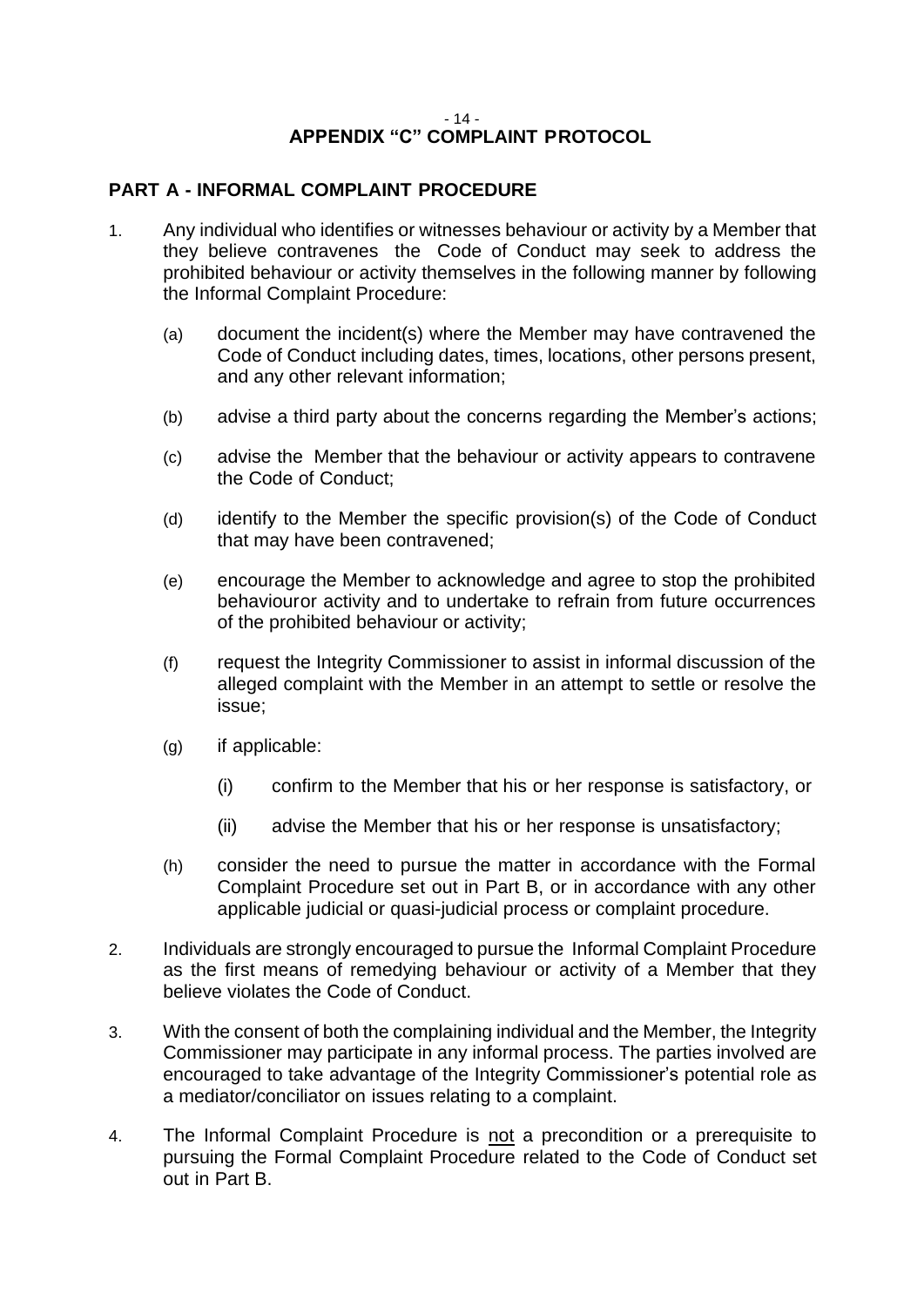#### - 15 - **PART B - FORMAL COMPLAINT PROCEDURE**

## **Formal Complaints**

- 1.(1) Any individual who identifies or witnesses behaviour or activity by a Member that they reasonably believe contravenes the Code of Conduct may file a formal complaint to request an inquiry by the Integrity Commissioner as to whether a Member has contravened the Code of Conduct in accordance with the following requirements:
	- (a) all complaints shall be in writing on the prescribed form (Formal Complaint Form # 1) and shall be dated and signed by an identifiable individual (the "complainant");
	- (b) the complaint must set out reasonable and probable grounds for the allegation thatthe Member has contravened the Code of Conduct and must set out the evidence in full in support of the allegation; and
	- (c) Council may also file a complaint against any of its Members of an alleged contravention of the Code of Conduct by passing a resolution requesting the Integrity Commissioner to undertake an inquiry.
- (2) An elector, as defined in section 1 of the *Municipal Conflict of Interest Act*, or a person demonstrably acting in the public interest (collectively, a "complainant") may file a formal request that the Integrity Commissioner carry out an inquiry concerning an alleged contravention of section 5, 5.1 or 5.2 of that statute by a Member in accordance with the following requirements:
	- (a) all requests (also referred to as "complaints") shall be in writing on the prescribed form (Complaint Form # 2), dated and signed by an identifiable individual (the "complainant");
	- (b) the request shall include a statutory declaration attesting to the fact that:
		- (i) the complainant became aware of the contravention not more than six (6) weeks before the date of the complaint, or
		- (ii) in the case where the complainant became aware of the alleged contravention during the period of time described in paragraph 1 of subsection 223.4.1(5) of the *Municipal Act, 2001*, that the complainant became aware of the alleged contravention during that period of time;
	- (c) Council may also pass a resolution requesting the Integrity Commissioner to undertake an inquiry respecting an alleged contravention of sections 5, 5.1 or 5.2of the *Municipal Conflict of Interest Act* by a Member and provide a statutory declaration as required by Section 1(2).
- (3) Complainants who file a formal complaint under Sections 1(1) or 1(2) must provide a full and complete record of evidence to the Integrity Commissioner who is under no obligation whatsoever to, but may, seek additional information to supplement or complete the evidentiary record to substantiate or support the allegations set out in the complaint or request.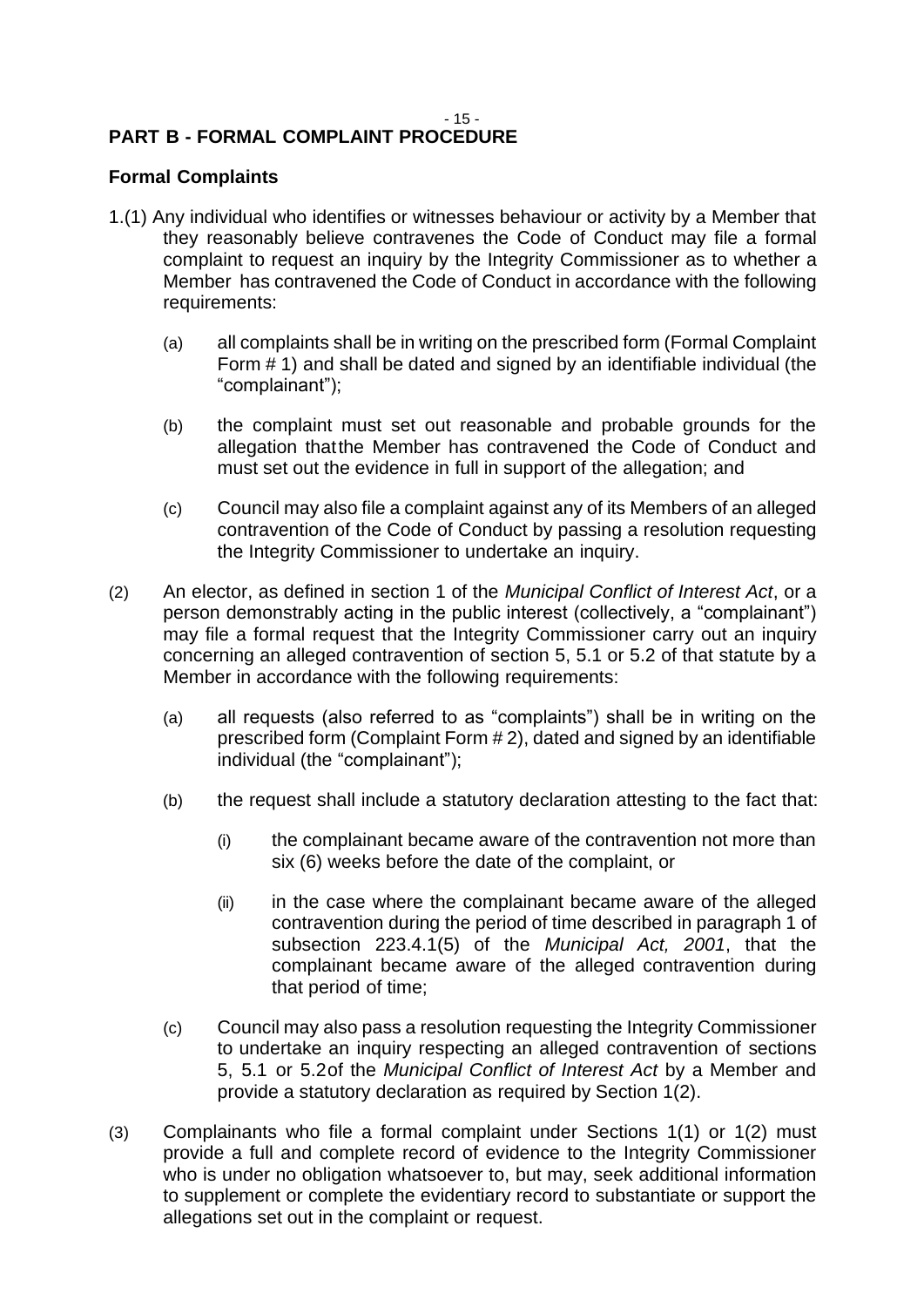- 16 -

# **Filing of Complaint and Classification by Integrity Commissioner**

- 2.(1) The complaint may be filed with:
	- (a) the Clerk by hard copy or by e-mail, or

(b) directly with Integrity Commissioner by a sealed hard copy or email, to the addresses and/or email address(es) set out on the Township's website.

(2) The Integrity Commissioner shall initially classify the complaint to determine if the matteris, on its face, a complaint with respect to non-compliance with the Code of Conduct and not covered by other legislation or other Council procedures, policies or rules as set out in Section 3 or whether it is a request under sections 5, 5.1 or 5.2 of the *Municipal Conflict of Interest Act*.

#### **Complaints Outside Integrity Commissioner's Jurisdiction or Not for Investigation**

3.(1) If the complaint, including the supporting affidavit, is not, on its face, a complaint with respect to non-compliance with the Code of Conduct or the complaint relates to matters addressed by other legislation under another of the Township's procedure, policy or rule, or the request in relation to sections 5, 5.1 or 5.2 of the *Municipal Conflict of Interest Act*, the Integrity Commissioner shall advise the complainant in writing as follows:

#### *Criminal Matter*

(a) if the complaint is, on its face, an allegation of a criminal nature consistent with the

*Criminal Code*, the complainant shall be advised that:

- (i) the Integrity Commissioner will refer it to the appropriate police service, or
- (ii) the complainant may pursue it with the appropriate police service if thecomplainant wishes to pursue any such allegation;

#### *Municipal Freedom of Information and Protection of Privacy Act*

(b) if the complaint is more appropriately addressed under the *Municipal Freedom of Information and Protection of Privacy Act*, the complainant shall be advised that the matter must be referred to the Clerk to deal with under its access and privacy policies under that statute;

#### *Other Procedure, Policy or Rule Applies*

(c) if the complaint appears to fall within the scope of another procedure, policy or ruleof the Township, the complainant shall be advised to pursue the matter under such procedure, policy or rule with the appropriate municipal official or staff member; and

#### *Lack of Jurisdiction*

(d) if the complaint is, for any other reason not within the jurisdiction of the Integrity Commissioner (for example, it relates to a decision of Council or a local board asa whole and not one or more individual Members), the complainant shall be so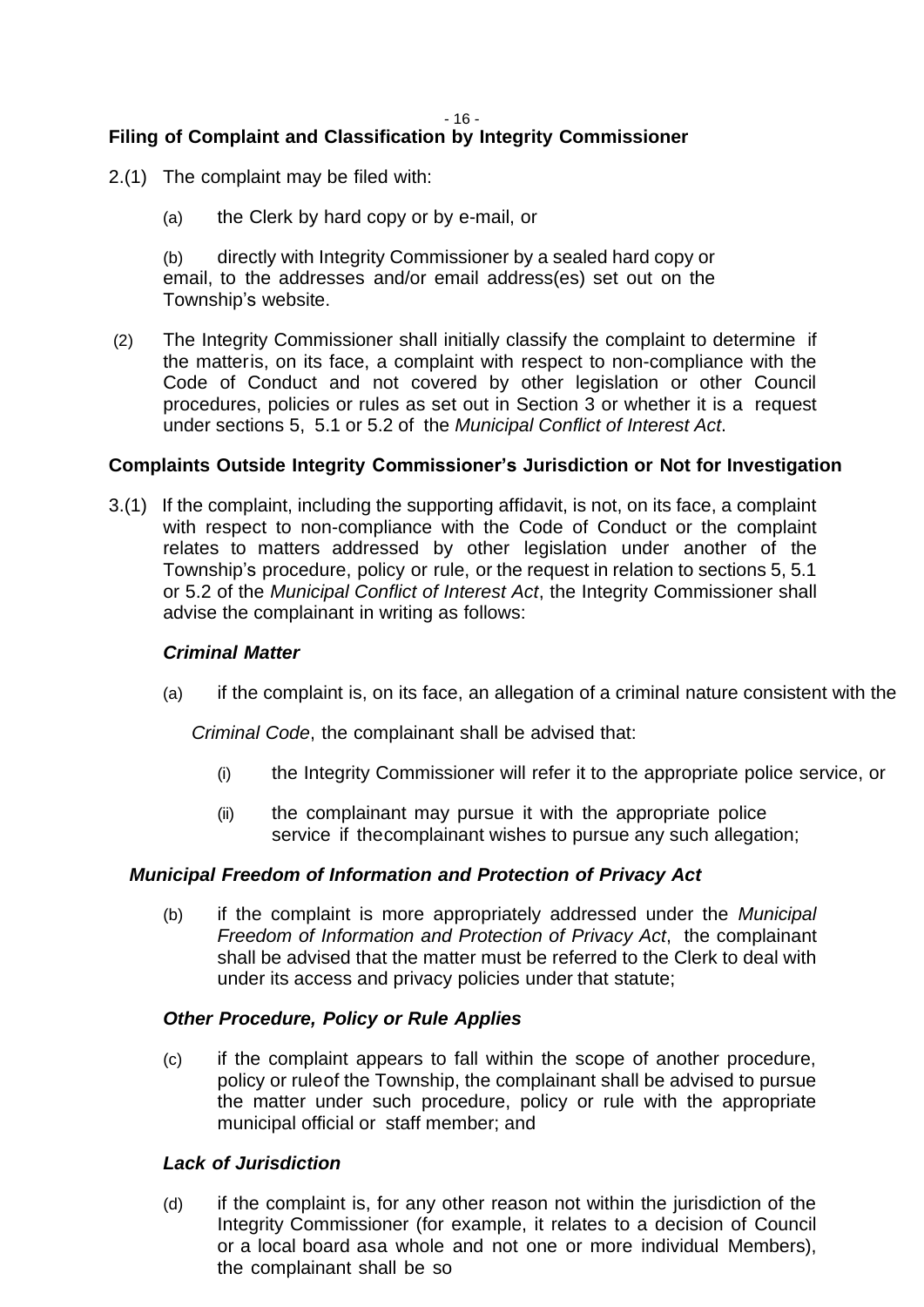- 17 -

advised and provided with any additional reasons and referrals as the Integrity Commissioner considers appropriate.

(2) If the complaint with respect to non-compliance with the Code of Conduct or the request in relation to sections 5, 5.1 or 5.2 of the *Municipal Conflict of Interest Act*, relates to anyof the following matters, the Integrity Commissioner shall advise the complainant in writing as follows:

#### *Matter Already Pending*

(a) if the complaint is in relation to a matter which is subject to an outstanding complaint under another process such as a court proceeding, a human rights or workplace harassment complaint or similar process, or to a civil matter that is pending before the courts, the Integrity Commissioner may, in his/her sole discretion, suspend any investigation, in whole or in part, pending the result of the other process;

#### *Similar Matter Already Pending*

(b) if the complaint is in relation to a similar matter which is subject to an outstanding complaint before the Integrity Commissioner, the Integrity Commissioner may, in his/her sole discretion, consider the matter in conjunction with the similar matter or deal with it separately, including not undertaking an inquiry if the matter can be adequately addressed in any report and/or recommendations made with respectto the complaint in the similar matter; and

#### *Other Ethical Code or Policy Applies*

- (c) if the complaint is in relation to a matter which is governed by a code of conduct, ethical code or similar procedure or policy of another body or entity which also governs the Members (for example, another board, body or committee to which the Member has been appointed), the Integrity Commissioner shall consider the most appropriate forum for the complaint and may, in his/her sole discretion, defer consideration of the matter pending any determination made by the other body or entity and shall so advise the complainant and, if necessary, the Member.
- (3) Nothing in Section 3 precludes the Integrity Commissioner from reporting to Council any matter summarily dismissed or not otherwise investigated.

#### **Limitation Period**

- 4.(1) The Integrity Commissioner shall not accept a complaint under the Code of Conduct for which the event giving rise to the complaint occurred or came to the attention of the complainant more than six (6) months prior to the date of the filing of the complaint. The complainant must establish that the event giving rise to the complaint occurred and/or came to the complainant's attention within six (6) months of the complaint being filed in accordance with Section 2.
	- (2) The Integrity Commissioner shall not accept a request relating to section 5, 5.1 or 5.2 of the *Municipal Conflict of Interest Act* except in accordance with the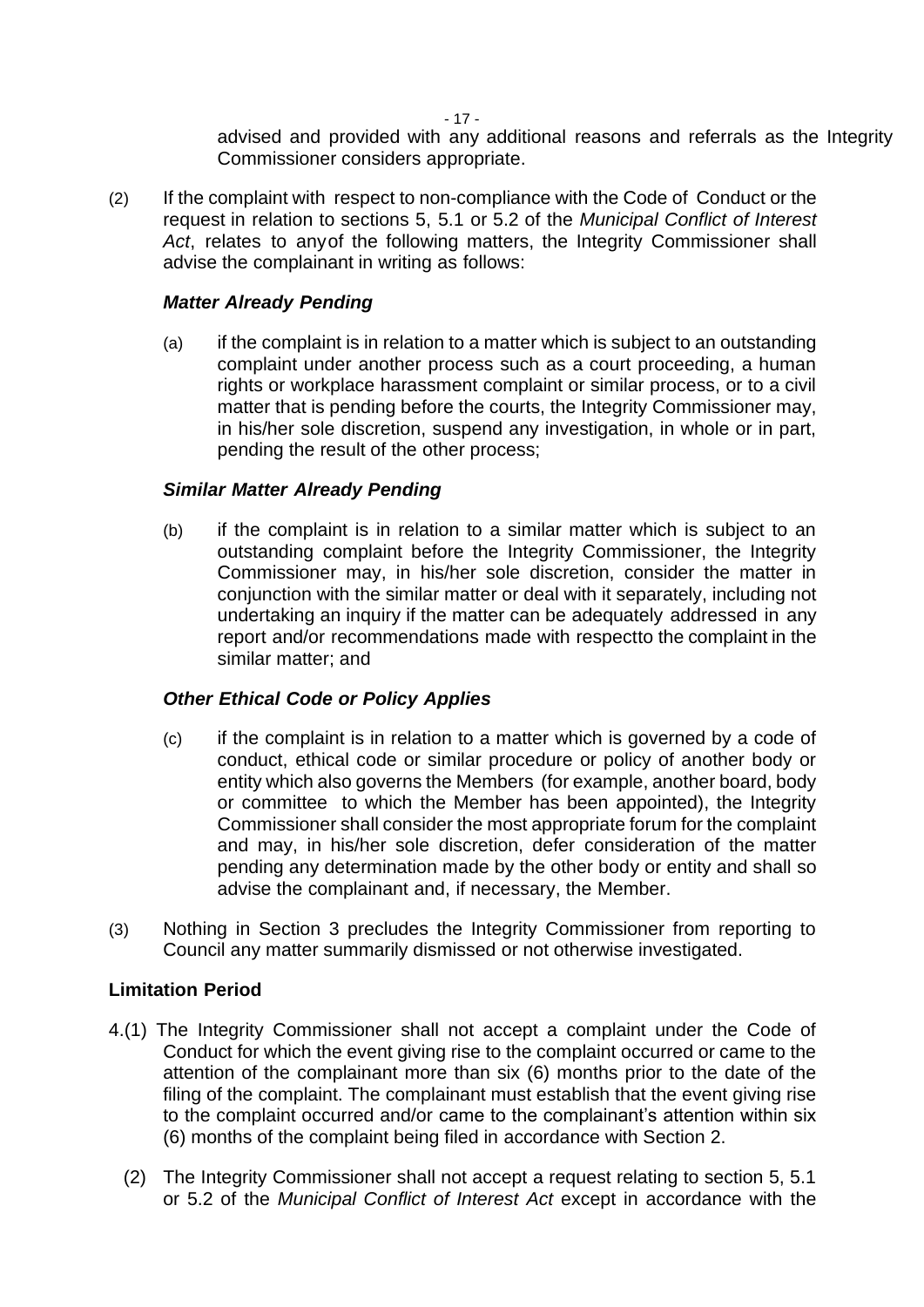- 18 -

requirements of subsections 8(2)-(6) of that statute and section 223.4.1 of the *Municipal Act, 2001*.

#### **Refusal to Conduct Investigation**

- 5. The Integrity Commissioner has a discretion as to whether to carry out an investigation. If the Integrity Commissioner is satisfied, after considering the information contained in the complaint, that a complaint:
	- (a) is frivolous or vexatious,
	- (b) is not made in good faith,
	- (c) constitutes an abuse of process,
	- (d) discloses no grounds or insufficient grounds for an investigation, or
	- (e) does not warrant a full investigation,

the Integrity Commissioner shall not be required to conduct an investigation and may summarily dismiss the complaint, and, where this becomes apparent during the course of an investigation, the Integrity Commissioner shall terminate the inquiry and provide notice to the complainant and, if necessary, to the Member. The Integrity Commissioner may report the refusal to conduct an investigation to Council.

#### **Opportunities for Resolution**

6. Following receipt and review of a formal complaint or at any time during the investigation where the Integrity Commissioner, in his or her discretion, believes that an opportunity to resolve the matter may be successfully pursued without a formal investigation, and both the complainant and the Member agree, efforts may be pursued to achieve an informal resolution.

#### **Investigation**

- 7.(1) The Integrity Commissioner may proceed as follows, except where the Integrity Commissioner has a full factual record and believes, in his or her sole discretion, that no additional information is required, or where otherwise required by the *Public Inquiries Act, 2009*, or where the Integrity Commissioner has not otherwise terminated the inquiry:
	- (a) provide the Member with an outline of the complaint with sufficient particularity to allow the Member to understand the complaint against him or her but the Integrity Commissioner shall not have any obligation to disclose:
		- (i) the identity of the complainant, or
		- (ii) the identity of any witnesses set out in the complaint or persons that arequestioned/interviewed by the Integrity Commissioner,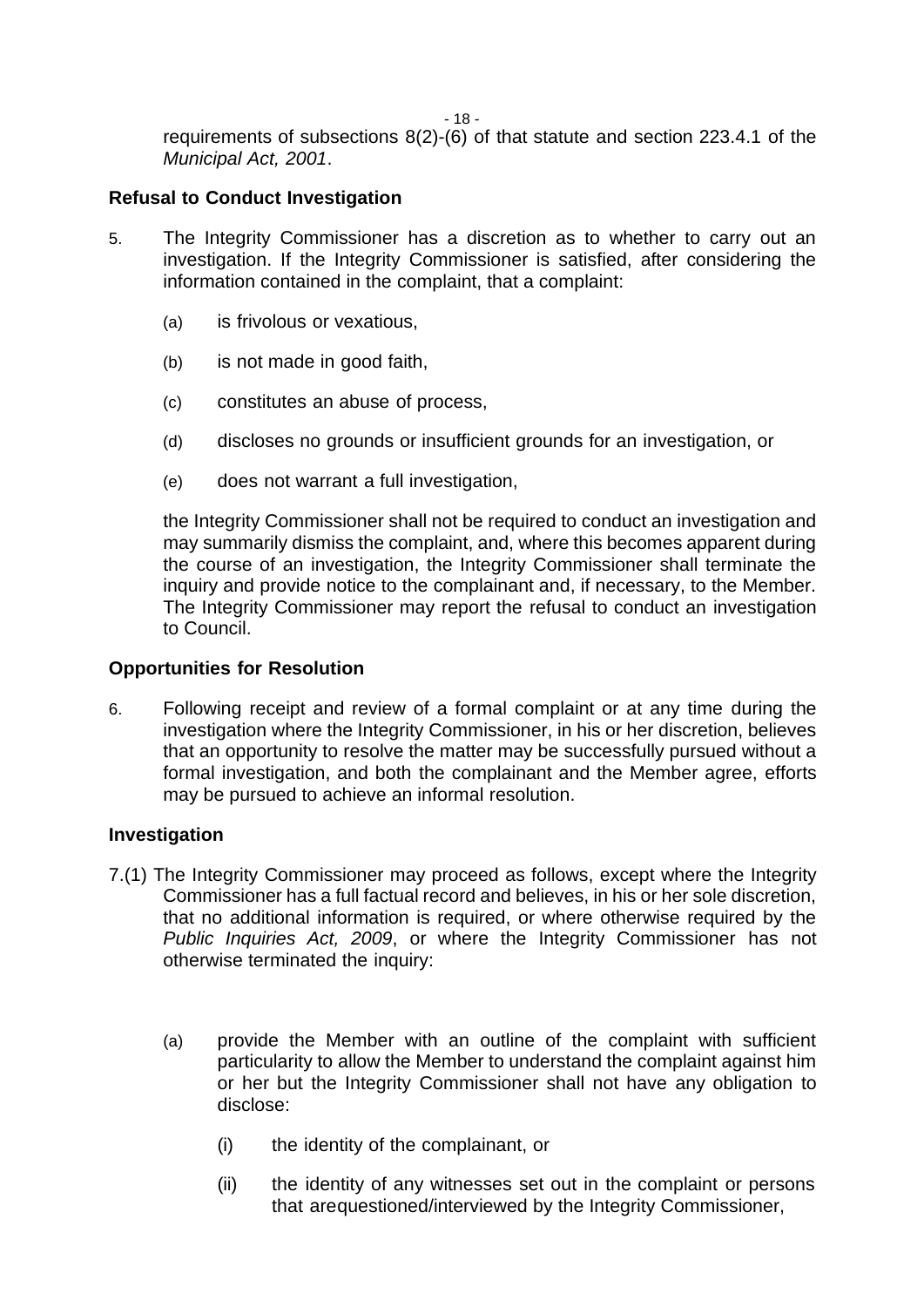- 19 -

unless it is essential for the Member to adequately respond to the complaint, which determination shall be made in the Integrity Commissioner's sole and absolute discretion;

- (b) request that the Member provide a written response to the allegations in the complaint to the Integrity Commissioner within ten (10) days;
- (c) provide a copy of the Member's response to the complainant with a request that any written reply be provided by the complainant to the Integrity Commissioner within ten (10) days; and
- (d) extend the timelines set out above if the Integrity Commissioner deems it necessary to do so in his or her sole and absolute discretion.
- (2) If necessary, after reviewing the submitted materials, the Integrity Commissioner may contact and speak to or correspond with any other persons, access and examine any other documents or electronic materials, including any materials on the Township's computers and servers, and may enter any municipal work location relevant to the complaint for the purpose of investigation and potential resolution.
- (3) The Integrity Commissioner may, but is under no obligation, to provide the Member witha draft of the proposed draft report on the complaint.
- (4) The Integrity Commissioner shall not issue a report finding a violation of the Code of Conduct on the part of any Member unless the Member has had an opportunity to comment to the Integrity Commissioner in writing on any preliminary or proposed finding(s).
- (5) The Integrity Commissioner may, but is under no obligation, to advise either the Member or the complainant of any proposed sanction or recommendation the Integrity Commissioner may include in the report to Council.
- (6) The Integrity Commissioner may make interim reports to Council where necessary and as required to address any instances of interference, obstruction, intimidation, delay, reprisal or retaliation by the Member or by any other person encountered during the formal complaint investigation.
- (7) The Integrity Commissioner is entitled to make such additional inquiries and provide such additional reports to Council where necessary and as required to address any instances of non-compliance with any decision of Council including the failure to comply with any penalties or corrective measure or actions imposed by Council.
- (8) The Integrity Commissioner shall retain all records related to the complaint and investigation but may provide copies of certain records, in confidence, to Township administrative staff who are required to ensure that any such records are securely and confidentially retained.

#### **No Complaint Prior to Municipal Election**

8.(1) Notwithstanding any other provision of this Complaint Protocol, no complaint may be filed with the Integrity Commissioner, no report shall be made by the Integrity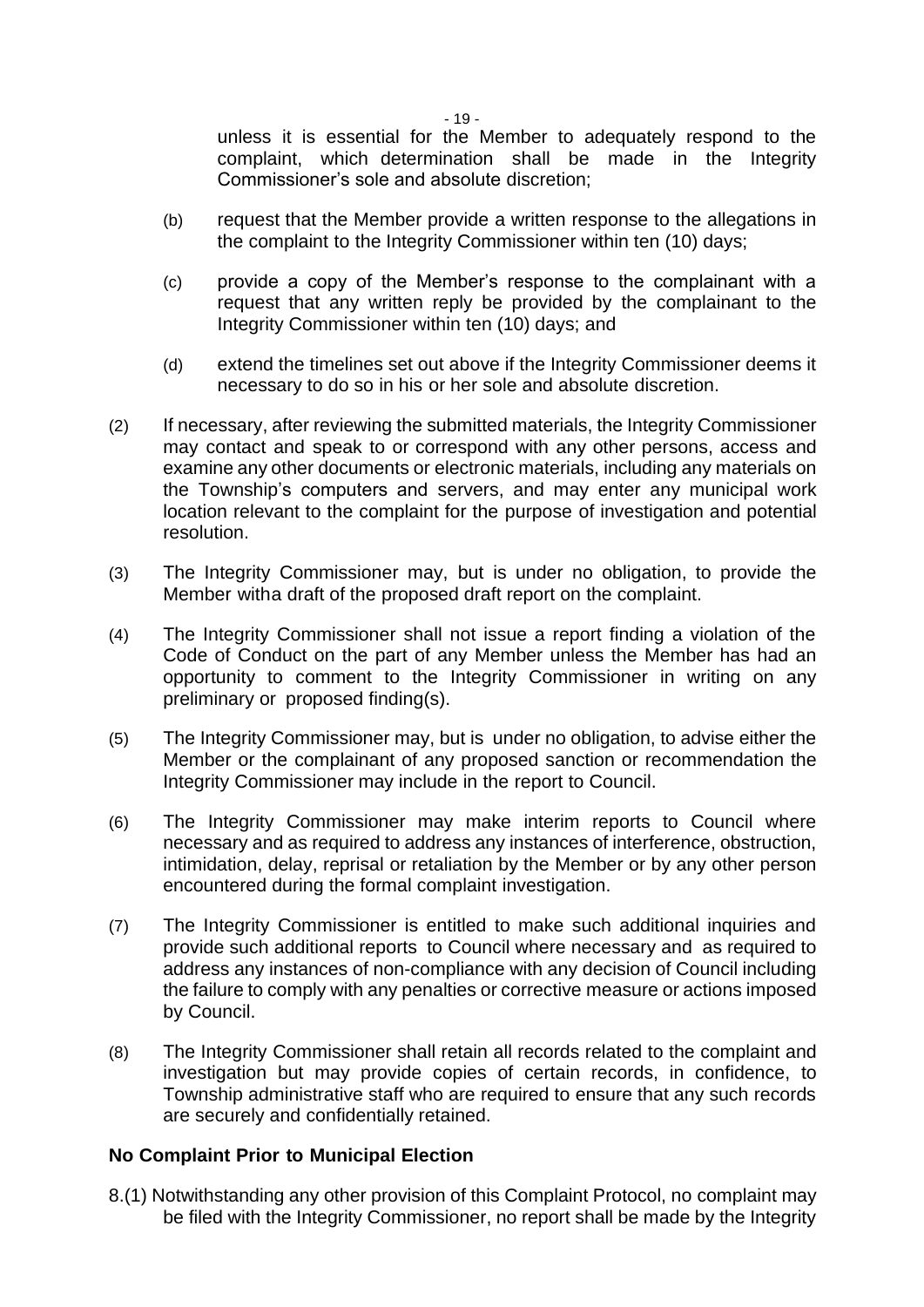$-20 -$ 

Commissioner to Council during the period of time starting on nomination day for a regular municipal election year, as set out in section 31 of the *Municipal Elections Act, 1996* and ending on the voting day in a regular election as set out in section 5 of the *Municipal Elections Act, 1996*.

(2) If the Integrity Commissioner has received a complaint and has commenced an inquiry but has not completed the inquiry before nomination day in a regular municipal election

year, the Integrity Commissioner shall terminate the inquiry on nomination day but may commence an inquiry in respect of the same complaint if within six (6) weeks after the voting day in a regular municipal election the individual who made the request makes a written request to the Integrity Commissioner in accordance with subsection 223.4(8) of the *Municipal Act, 2001*.

#### **Advice Provided to Member by Integrity Commissioner**

- 9.(1) Subject to Section 9(2), a Member is entitled to rely upon any written advice given by the Integrity Commissioner to the Member respecting the Code of Conduct in any subsequent consideration of the conduct of the Member in the same matter provided that the Member fully disclosed in writing all relevant facts known to him or her to the Integrity Commissioner and acted in accordance with the written advice provided by the Integrity Commissioner.
- (2) If the Integrity Commissioner applies to a judge under section 8 of the *Municipal Conflict of Interest Act* for a determination as to whether the Member contravened section 5, 5.1 or 5.2 of the *Municipal Conflict of Interest Act*, the Member is entitled to advise the judge of any written advice given by the Integrity Commissioner provided that the Member fully disclosed in writing all relevant facts known to him or her to the Integrity Commissioner and acted in accordance with the written advice provided by the Integrity Commissioner.
- (3) A Member under investigation by the Integrity Commissioner shall not request advice fromthe Integrity Commissioner as to the Member's rights under the Code of Conduct, the *Municipal Conflict of Interest Act* or generally at law with respect to any matter that the Integrity Commissioner is investigating or reviewing with respect to the Member, nor is the Member entitled to rely upon any statement(s) made by the Integrity Commissioner during the course of any investigation or review that may impact the Member's rights under the Code of Conduct, the *Municipal Conflict of Interest Act* or generally at law.

#### **Authority to Abridge or Extend**

10.(1) Notwithstanding any requirement, obligation or timeline, set out in the Code of Conduct or this Complaint Protocol, the Integrity Commissioner shall retain the right to abridge or extend any provision therein in the public interest.

#### **Investigation Report**

11.(1) The Integrity Commissioner shall report to the complainant and the Member no later than ninety (90) days after the official receipt of any complaint under the Code of Conduct. If the investigation process is anticipated to or takes more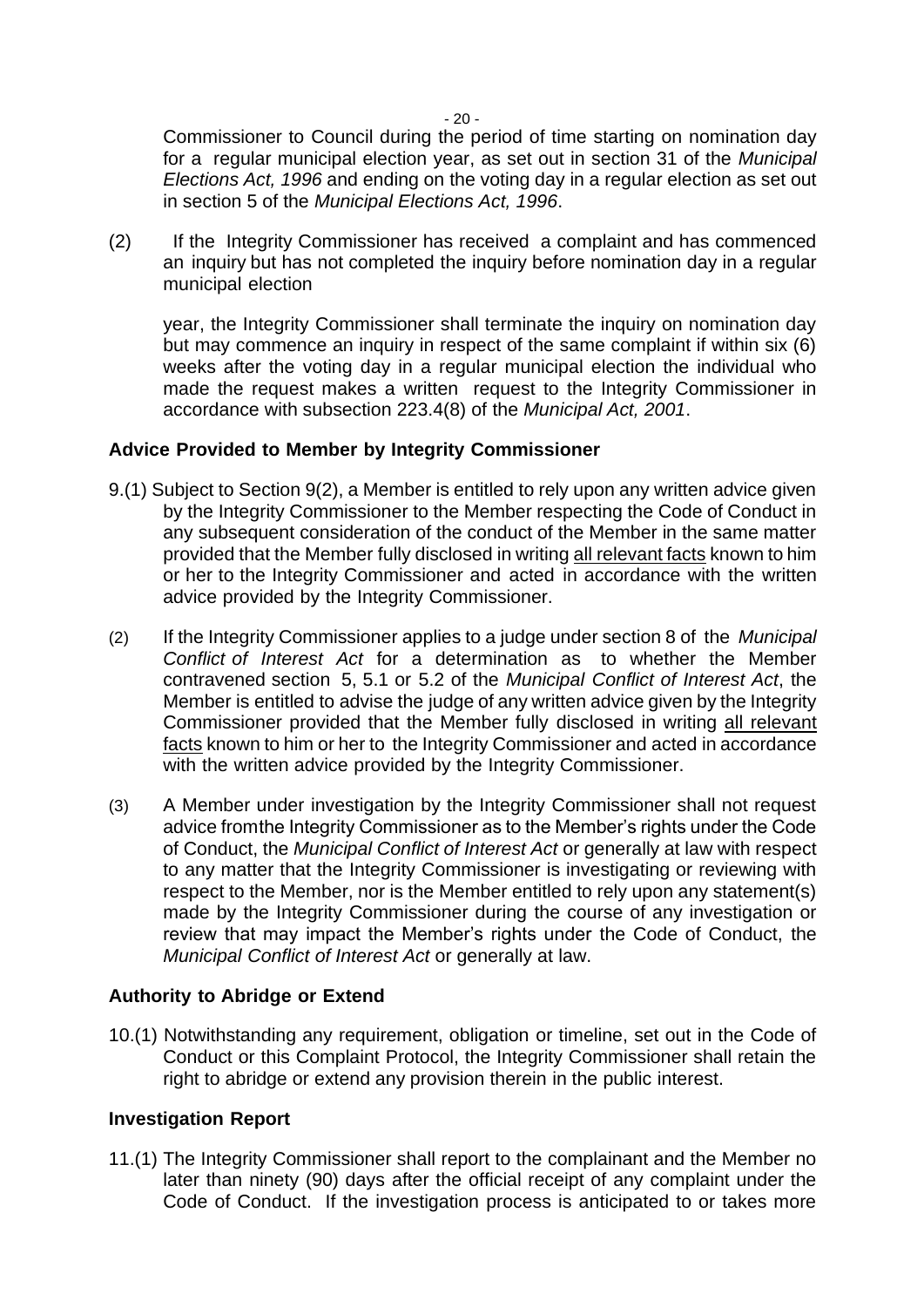than ninety (90) days, the IntegrityCommissioner shall provide an interim report to Council and must advise the parties of theapproximate date the report will be available. The Integrity Commissioner may also, at his or her discretion, advise any witnesses or other persons of the approximate date the report will be available.

- (2) Where the complaint is sustained in whole or in part, the Integrity Commissioner shall report to Council outlining the findings, the terms of any settlement and/or any recommended remedial or corrective measure or action.
- (3) The Integrity Commissioner may provide a copy of the report to the complainant and the Member whose conduct has been investigated in advance of the public release of the

report, in strict confidence until the report is publicly released. The Member shall have the right to address the report if it considered by Council.

- (4) Where the complaint is not sustained, the Integrity Commissioner is not obligated to reportto Council on the result of the investigation or any findings but may do so at his/her discretion and may also include such information as he/she deems necessary in a report or as part of an annual or other periodic report by the Integrity Commissioner.
- (5) The Integrity Commissioner shall complete the investigation under the *Municipal Conflictof Interest Act* no later than one hundred and eighty (180) days after the official receipt of any complaint validly made under Section 1(2) of this Part.

#### **Findings**

12.(1) If the Integrity Commissioner determines that:

- (a) there has been no contravention of the Code of Conduct, or section 5, 5.1 or 5.2 of the *Municipal Conflict of Interest Act*, or
- (b) a contravention occurred but:
	- (i) the Member took all reasonable measures to prevent it, including havingsought and followed the advice of the Integrity Commissioner;
	- (ii) t was trivial,
	- (iii) it was committed through inadvertence, or
	- (iv) it resulted from an error in judgment made in good faith,

the Integrity Commissioner may so state in the report and may make appropriate recommendations pursuant to the *Municipal Act, 2001*, including but not limited to, a recommendation of no penalty.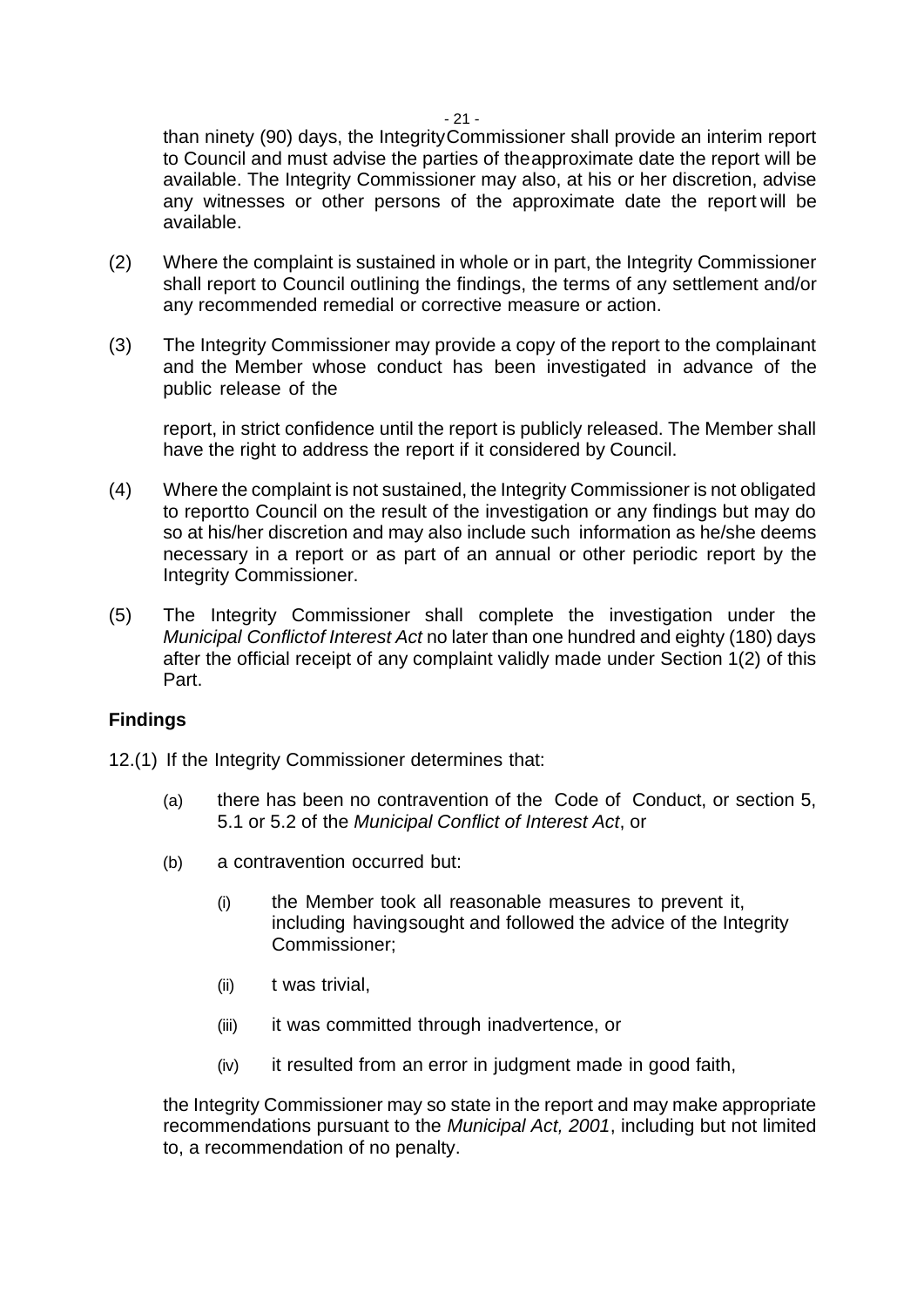- (2) If the Integrity Commissioner:
	- (a) considers it appropriate, once he or she has concluded the investigation under Section 1(2) of this Part, he or she may apply to a judge under section 8 of the *Municipal Conflict of Interest Act* for a determination as to whether the Member has contravened section 5, 5.1 or 5.2 of that statute; or
	- (b) does not proceed with an application to the judge, he or she shall so advise the complainant and the Member in writing.
- (3) The Integrity Commissioner shall provide a written report to Council providing the reasons for his or her decision under Section 12(2).

#### **Report to Council**

- 13.(1) Upon receipt of a report from the Integrity Commissioner with respect to the Code of Conduct, the Clerk shall place the report on the next regular agenda of Council for consideration by Council and Council must consider the report at that meeting and may accept or refuse the recommendations set out in the report and accept, refuse or vary any penalties or sanctions contained in the report.
	- (2) A report from the Integrity Commissioner may also be considered by Council in advance of its next regular meeting should Council agree to hold a special or other meeting before its next regular meeting to consider the report.

#### **Duty of Council**

14. Council shall consider and make a determination on the Integrity Commissioner's report under Section 13 at the same meeting at which the report is tabled.

#### **Public Disclosure**

- 15.(1) The Integrity Commissioner and every person acting under his or her jurisdiction shall preserve confidentiality where appropriate and where it does not interfere with the course of any investigation, except as required by law and as required by this Complaint Protocol.
- (2) The Integrity Commissioner shall retain all records related to the complaint and investigation although copies may be provided to the Township's administrative staff, subject to the duty of confidentiality under subsection 223.5 of the *Municipal Act, 2001*.
- (3) The identity of the Member who is the subject of the complaint shall not be treated as confidential information in the Integrity Commissioner's report to Council. The identity of the complainant and of any other person, including any witnesses, may be disclosed if deemed appropriate and necessary by the Integrity Commissioner or if consented to bythe complainant or any other person.
- (4) All reports from the Integrity Commissioner to Council shall be made available to the publicby the Clerk.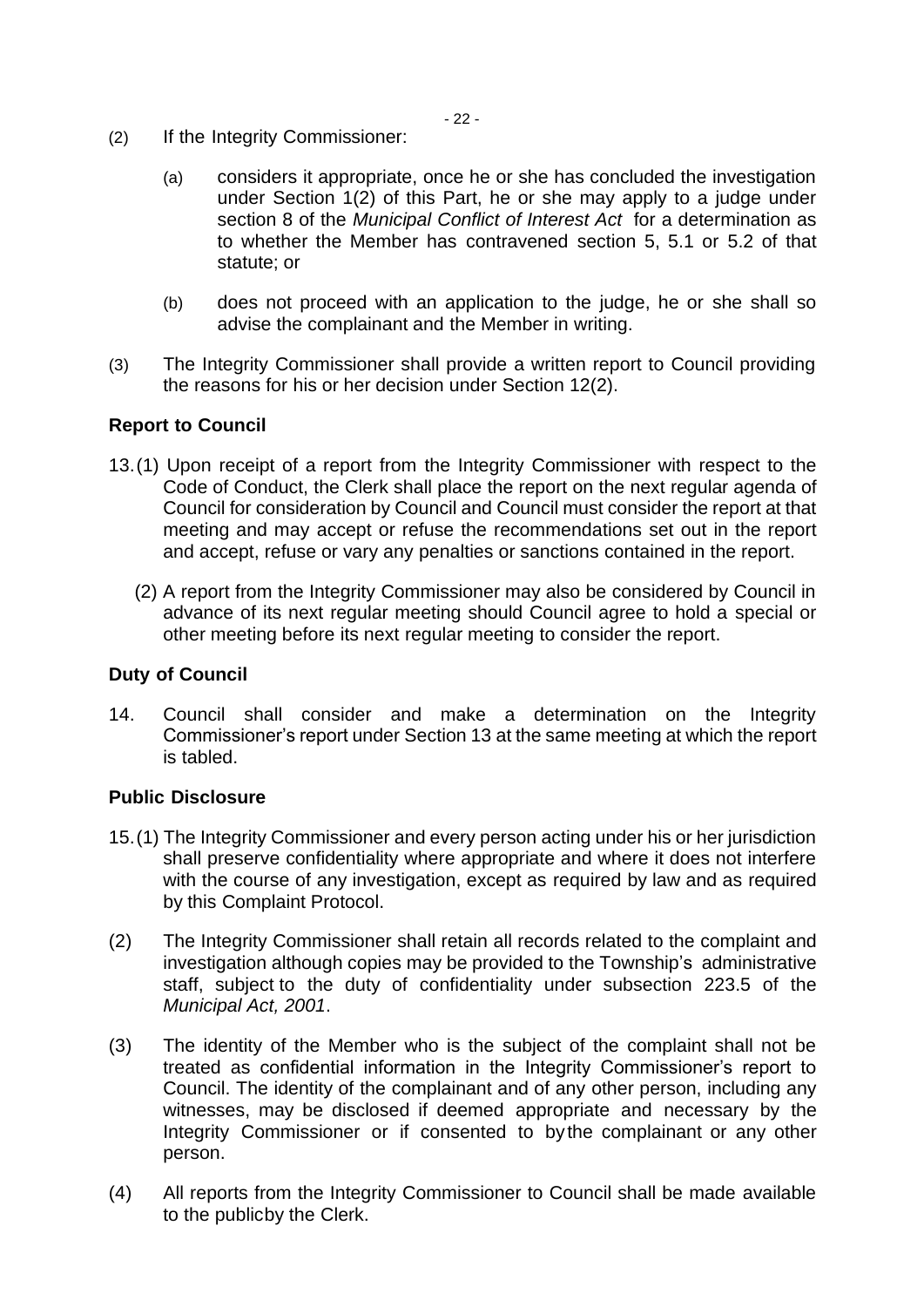### **Delegation by Integrity Commissioner**

16. The Integrity Commissioner may delegate in writing to any person, other than a Member of Council, any of the Integrity Commissioner's powers and duties under Part V.1 of the *Municipal Act, 2001*.

# **Complaint Protocol Applicable to Local Boards and Members**

17. The provisions of this Complaint Protocol shall apply, *mutatis mutandis*, to all local boards of the Township and their members.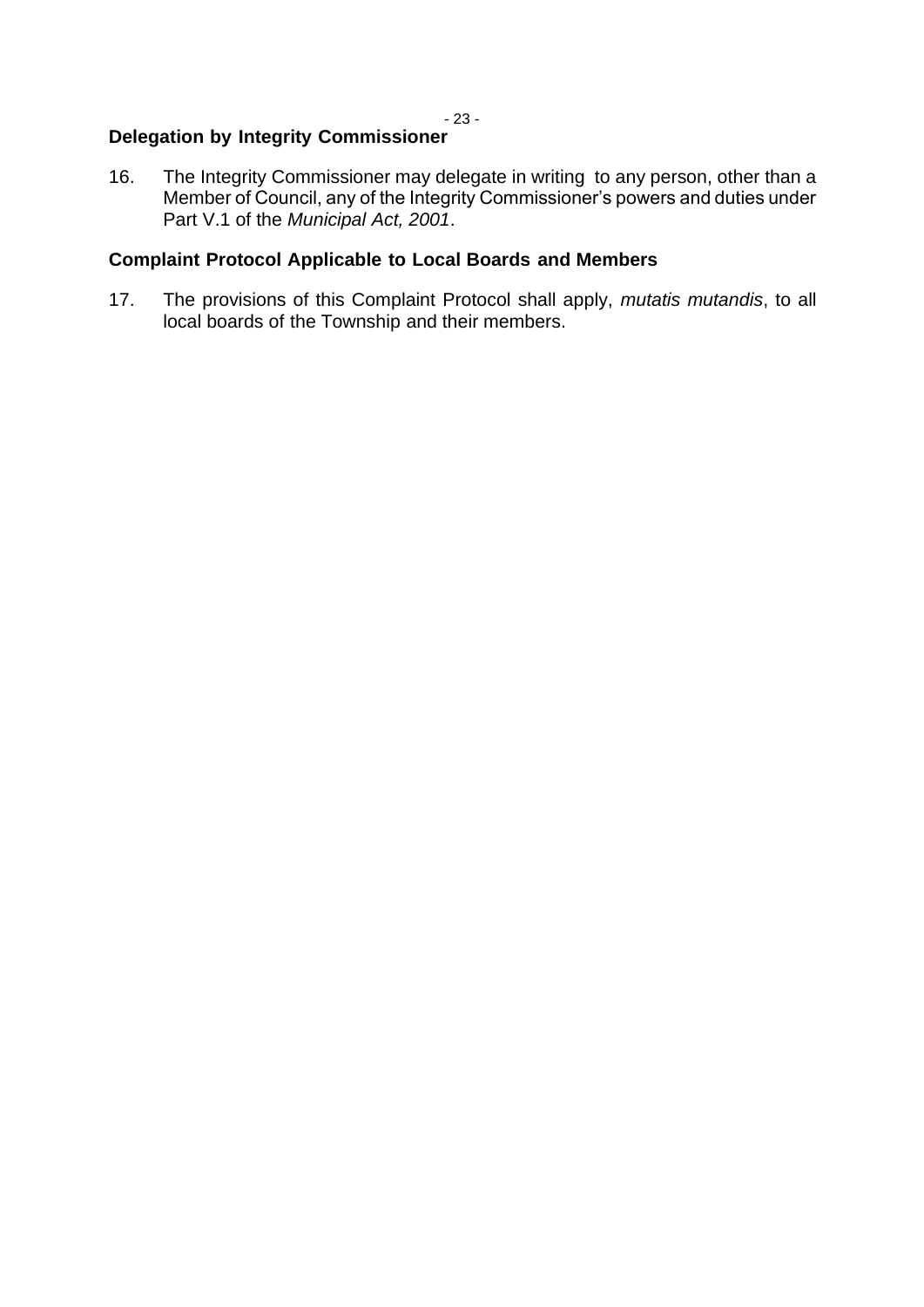#### - 24 - **APPENDIX "C"**

#### **FORMAL COMPLAINT FORM #1 – COUNCIL CODE OF CONDUCT**

This form will be used to request that the Integrity Commissioner review a complaint of an alleged contravention of the Code of Conduct.

Submit completed request to: Clerk Township of Severn 1024 Hurlwood Lane Orillia, ON L3V 6J3

## **APPLICANT INFORMATION**

| I am a resident or property owner in the Township of Severn (Please circle one):<br>Yes<br>No. |                          |  |
|------------------------------------------------------------------------------------------------|--------------------------|--|
| Last Name:                                                                                     | <b>First Name:</b>       |  |
| <b>Street Address:</b>                                                                         | Township/City:           |  |
| Postal Code:                                                                                   | Phone #:                 |  |
| E-mail Address:                                                                                | Complaint filed against: |  |

# **DETAILS OF ALLEGED CONTRAVENTION**

| Date(s) of alleged contravention:                                                    |                                        |  |  |
|--------------------------------------------------------------------------------------|----------------------------------------|--|--|
| Provision(s) of the Code of Conduct allegedly contravened:                           |                                        |  |  |
| Facts constituting the alleged contravention (please use separate page if required): |                                        |  |  |
| Name(s) and contact information of any witnesses:                                    |                                        |  |  |
| Signature:                                                                           | Date Prepared:<br>Year: Month:<br>Day: |  |  |
| FOR TOWNSHIP OFFICE USE ONLY                                                         |                                        |  |  |

| Date Received by Township                                                           |        |      | Request $#$   Comments: |  |
|-------------------------------------------------------------------------------------|--------|------|-------------------------|--|
| Year:                                                                               | Month: | Dav: |                         |  |
|                                                                                     |        |      |                         |  |
| Personal information contained on this form is collected under the authority of the |        |      |                         |  |
| Municipal Freedom of Information and Protection of Privacy Act and will be used     |        |      |                         |  |
| for the purpose of responding to a complaint review request.                        |        |      |                         |  |
|                                                                                     |        |      |                         |  |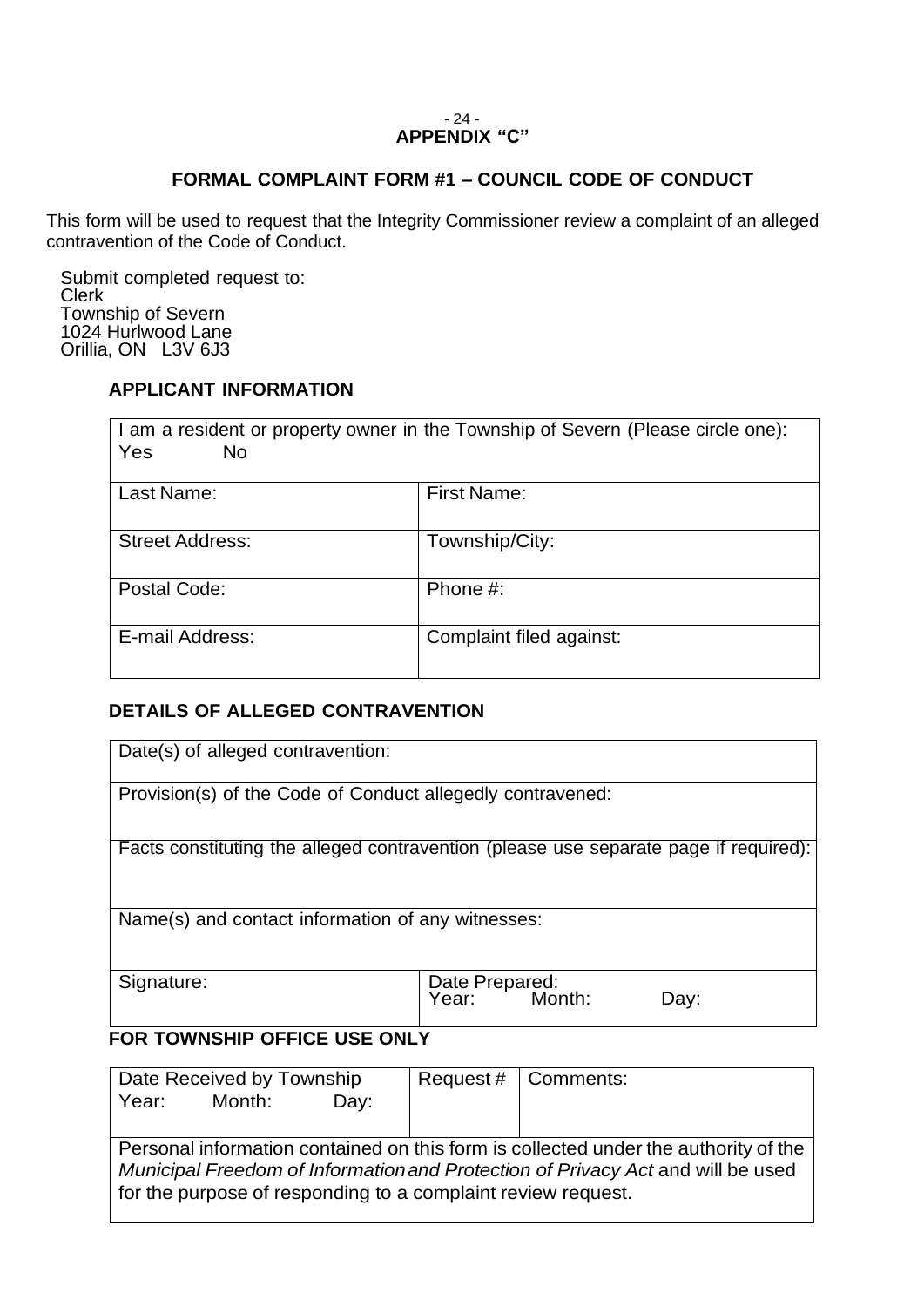#### - 25 - **APPENDIX "C"**

#### **FORMAL COMPLAINT FORM # 2 – MUNICIPAL CONFLICT OF INTEREST ACT**

This form will be used to request that the Integrity Commissioner conduct an inquiry concerning all alleged contravention of section 5, 5.1 or 5.2 of the *Municipal Conflict of Interest Act*

Submit completed request to: Clerk Township of Severn 1024 Hurlwood Lane Orillia, ON L3V 6J3

# **APPLICANT INFORMATION**

| I am a resident or property owner in the Township of Severn (Please circle one):<br>Yes<br>No.                                 |                                             |  |  |
|--------------------------------------------------------------------------------------------------------------------------------|---------------------------------------------|--|--|
| Last Name:                                                                                                                     | <b>First Name:</b>                          |  |  |
| <b>Street Address:</b>                                                                                                         | Township/City:                              |  |  |
| Postal Code:                                                                                                                   | Phone #:                                    |  |  |
| E-mail Address:                                                                                                                | Request respecting the following<br>member: |  |  |
| Note: This form shall be accompanied with a sworn statutory declaration as<br>appended to this Complaint Form as Appendix "1". |                                             |  |  |

**DETAILS OF ALLEGED CONTRAVENTION**

Date(s) of alleged contravention:

Provision(s) of the *Municipal Conflict of Interest Act* allegedly contravened (i.e. ss. 5, 5.1 or 5.2):

Name(s) and contact information of any witnesses:

| Signature: |
|------------|
|------------|

Date Prepared: Year: Month: Day:

#### **FOR TOWNSHIP OFFICE USE ONLY**

| Date Received by Township<br>Year: Month:<br>Day:                                                                                                                                                                                                                                                        | Request# | Comments: |  |
|----------------------------------------------------------------------------------------------------------------------------------------------------------------------------------------------------------------------------------------------------------------------------------------------------------|----------|-----------|--|
| Personal information contained on this form is collected under the authority of the<br>Municipal Freedom of Information and Protection of Privacy Act and will be used for<br>the purpose of responding to a request for an inquiry under s.223.4.1 of the Municipal<br><b>Conflict of Interest Act.</b> |          |           |  |